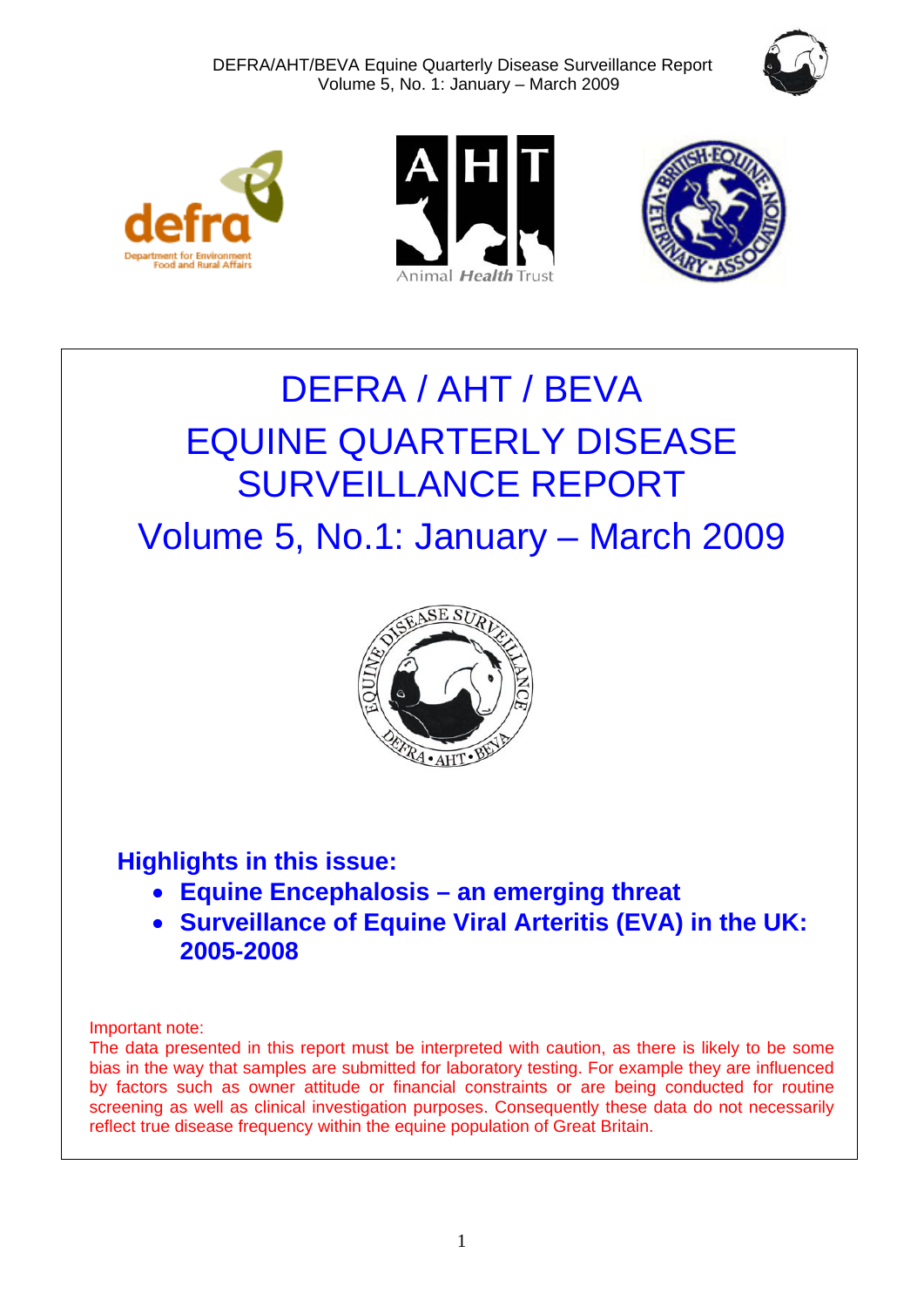

## **TABLE OF CONTENTS**

| <b>INTRODUCTION</b>                                                                                                                                              | 3                                      |
|------------------------------------------------------------------------------------------------------------------------------------------------------------------|----------------------------------------|
| VIROLOGY DISEASE REPORT FOR THE FIRST QUARTER OF 2009                                                                                                            | 6                                      |
| VIROLOGICAL DIAGNOSES FOR THE FIRST QUARTER OF 2009                                                                                                              | 7                                      |
| FOCUS ARTICLE: EQUINE ENCEPHALOSIS - AN EMERGING THREAT                                                                                                          | 8                                      |
| FOCUS ARTICLE: SURVEILLANCE OF EQUINE VIRAL ARTERITIS (EVA) IN THE UK: 2005-2008                                                                                 | 10                                     |
| BACTERIOLOGY DISEASE REPORT FOR THE FIRST QUARTER 2009                                                                                                           | 13                                     |
| TOXIC AND PARASITIC DISEASE REPORT FOR THE FIRST QUARTER 2009                                                                                                    | 14                                     |
| REPORT ON POST MORTEM EXAMINATIONS FOR THE FIRST QUARTER 2009                                                                                                    | 15                                     |
| <b>EAST ANGLIA</b><br><b>HOME COUNTIES</b><br><b>SOUTH WEST</b><br><b>WEST MIDLANDS</b><br><b>NORTHERN ENGLAND</b><br><b>SCOTLAND</b><br><b>NORTHERN IRELAND</b> | 15<br>17<br>17<br>18<br>18<br>18<br>19 |
| <b>ACKNOWLEDGEMENTS</b>                                                                                                                                          | 20                                     |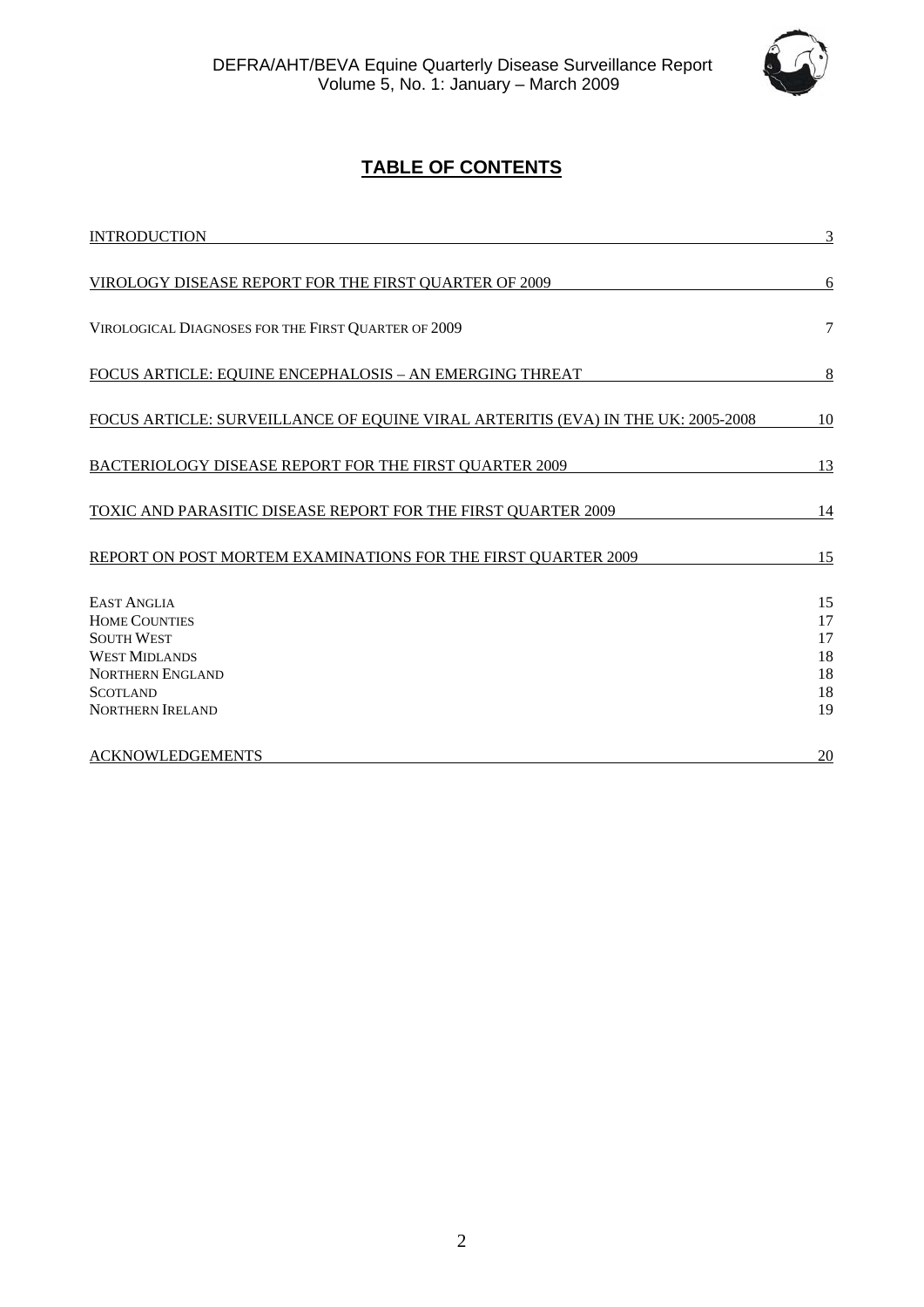

#### **Introduction**

<span id="page-2-1"></span><span id="page-2-0"></span>Welcome to the first quarterly equine disease surveillance report for 2009 produced by Department of Environment, Food and Rural Affairs (Defra), British Equine Veterinary Association (BEVA) and the Animal Health Trust (AHT). Regular readers will be aware that this report collates equine disease data arising from multiple diagnostic laboratories and veterinary practices throughout the United Kingdom giving a unique insight into equine disease occurrence on a national scale. We would like to acknowledge the contribution of four laboratories which have reported their data for the first time to us.

#### **International disease occurrences**

#### Equine Encephalosis – an emerging threat?

There is evidence of a new emerging disease in the Middle East. A total of 42 outbreaks including about 150 cases (exact number unknown) of Equine Encephalosis (EE) have been reported from October to December 2008 in Israel. EE seems to be yet another vector borne disease which is spreading north from Sub-Saharan Africa. Equine Encephalosis virus (EEV), the causative agent, belongs to the genus of orbiviruses (like Blue Tongue Virus (BTV) and African Horse Sickness Virus (AHSV)) and is mostly recognized in southern Africa. Seropositive animals have also been previously identified in the Middle East and in other countries in Africa, including Nigeria and Egypt. EE should not be confused with the mosquito-borne viral disease Equine Encephalitis (Venezuelan, Western or Eastern). Despite its name EE shares more features with AHS than with any form of Equine Encephalitis.

In the Israel outbreak, clinical signs were reported to last between two and seven days and were reported to include fever, muscular pain, anorexia and weakness. Ninety percent of animals recovered without complications. The event is reported to the OIE as resolved. EEV is transmitted by Culicoides midges. Virus isolation on cell cultures and serum neutralization revealed uncertain results (Kimron Veterinary Institute). Definitive diagnosis was made at the VLA Weybridge by Polymerase Chain Reaction (PCR) (OIE reference laboratory) ([Click here](http://www.oie.int/eng/en_index.htm) and [Click here\)](http://www.promedmail.org/pls/otn/f?p=2400:1000:). Due to the topicality of the subject Franziska Wohlfender, MRCVS from the Animal Health Trust's Epidemiology and Disease Surveillance Unit has prepared a focus article on EE.

In the United States, as of 19 May 2009, a total of nineteen stallions and five mares have been confirmed as positive for *Taylorella equigenitalis* (CEMO). Four CEMO positive horses (now determined negative for CEMO) are on the initial CEMO identified premises in Kentucky, three (now determined negative for CEMO) are located in Indiana, eight are in Wisconsin, two are in California (one determined negative for CEMO), five are in Illinois, one is in Georgia, and one is in Texas (now determined negative for CEMO). The event is ongoing as reported by the OIE and the source of the outbreak is still unknown ([Click](http://www.oie.int/eng/en_index.htm)  [here,](http://www.oie.int/eng/en_index.htm) please see also previous report Vol. 4, No. 4).

At the end of March 2009 a case of Equine Infectious Anemia (EIA) was diagnosed by Coggins's test in a non-racing horse in Carces, South of France. A second outbreak with two cases of EIA has been reported in April 2009 in Plan de la Tour not far away from the first outbreak. There is a direct epidemiological link between the two outbreaks as all the six horses living on the farm in Plan de la Tour originally came from the farm in Carces between September 2008 and April 2009. The three affected animals have been destroyed and an epidemiological investigation is currently being carried out. So far, in 2009 additional cases of EIA have been reported in Slovenia, Romania and Italy ([Click](http://www.oie.int/eng/en_index.htm)  [here](http://www.oie.int/eng/en_index.htm) and [Click here\)](http://www.defra.gov.uk/animalh/diseases/monitoring/pdf/eia-eu-update090415.pdf)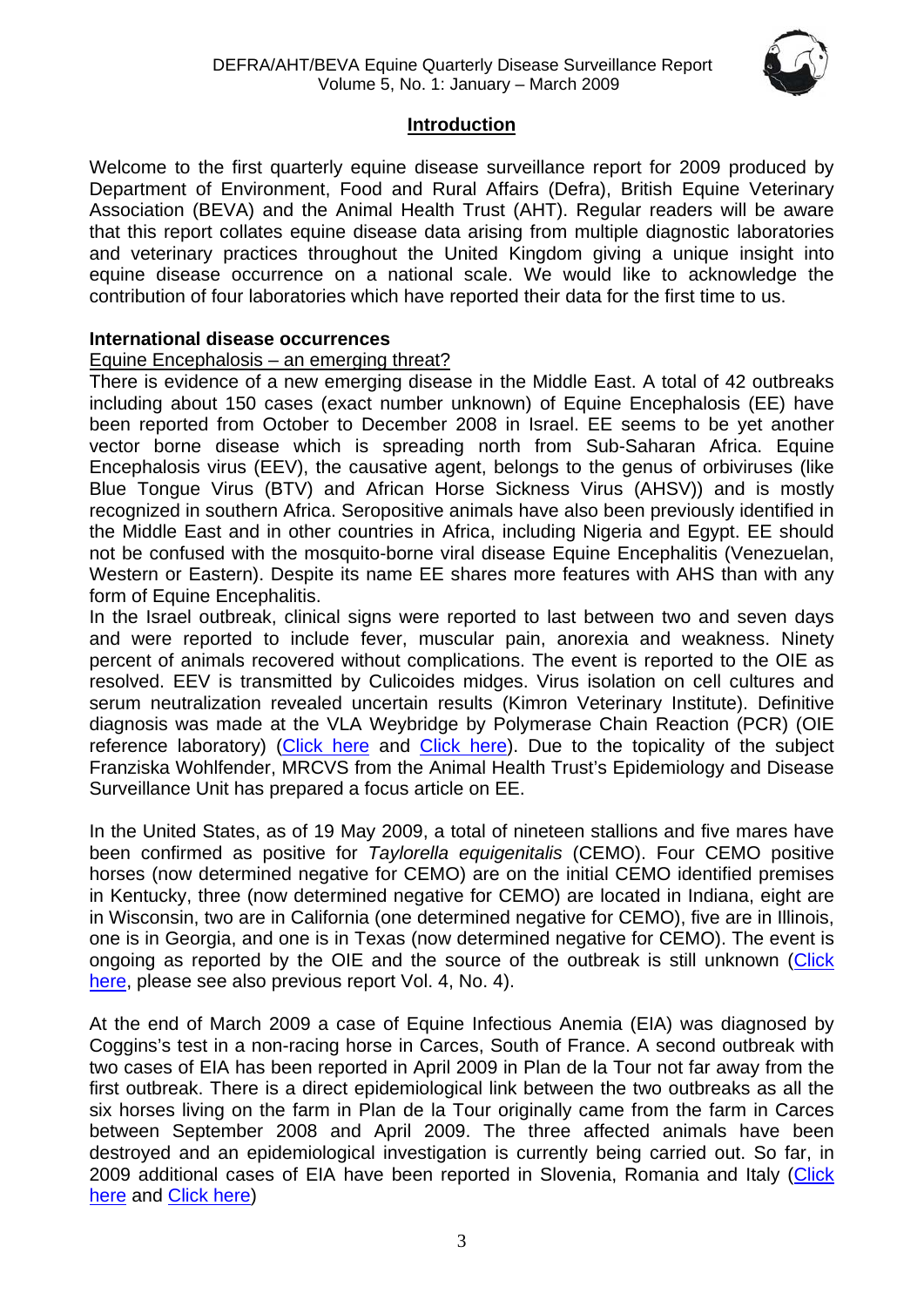

It was reported that in South Africa (Kwazulu-Natal) an outbreak of African Horse Sickness with over 140 cases including 100 deaths since December 2008 is ongoing. This is reported to be the highest incidence of the disease in the country for many years (Click [here](http://news.iafrica.com/sa/1375699.htm) and [Click here\)](http://www.africanhorsesickness.co.za/).

In April 2009 four new outbreaks of equine influenza were reported in the North and North West of India, giving a total of 22 outbreaks throughout India since July 2008 (see also previous report Vol. 4, No. 4).

For the first time, Equine Herpes Virus 1 (EHV-1) has been diagnosed in Croatia. As of 10th April 2009 a total of two outbreaks have been reported including 15 cases. EHV-1 was diagnosed by PCR and virus neutralisation test (VNT) by the Croatian Veterinary Institute (CVI) in Zagreb. In both outbreaks abortions have been reported and samples from aborted fetuses were tested. Applied measures included quarantine, movement control inside the country, screening and disinfection of infected premises. Vaccination was not used.

#### **Defra news**

At the National Equine Forum in March 2009, Defra launched new information leaflets about African Horse Sickness (AHS). The leaflets were produced in collaboration with the industry-government working group on AHS which is chaired by Brigadier Paul Jepson of the Horse Trust. The leaflets include general information about AHS and advice on mitigation measures. The leaflets are aimed at raising awareness about the disease although the risk of incursion of the disease into the UK is considered very low. The information leaflets can be found at: [Click here \(](http://www.defra.gov.uk/animalh/diseases/notifiable/africanhorse/index.htm)scroll down to pdf links). Defra's risk assessment on AHS incursion can be found at: [Click here](http://www.defra.gov.uk/animalh/diseases/monitoring/pdf/ahs_uk081106.pdf)

The public consultation on the new regulations for equine identification closed in February. Consultation responses are currently being considered prior to the introduction of the new regulations later this year. Details about the consultation can be found at: [Click here](http://www.defra.gov.uk/corporate/consult/equine-id/index.htm)

#### **Equine Grass Sickness**

The Animal Health Trust's Equine Grass Sickness Surveillance Scheme is experiencing an increasing amount of new EGS cases as the year moves towards the disease's peak season. The scheme would therefore like to remind all those involved to be extra vigilant for signs of the disease at this high risk period, and to report any new cases either directly to **Georgette Kluiters**, BSc (VetSci) MSc, at the Animal Health Trust via email at [georgette.kluiters@aht.org.uk](mailto:georgette.kluiters@aht.org.uk), or via the scheme's website [Click here.](http://www.equinegrasssickness.co.uk/) The website is currently being updated to allow veterinarians to submit cases to the scheme online along with EGS case owners who can already do so. The scheme has also introduced a quarterly newsletter, which highlights information about the disease as well as analyses undertaken that quarter on the surveillance data. Those interested in receiving a copy of it can sign up for one on the website, where a PDF copy of the newsletter each quarter can also be found.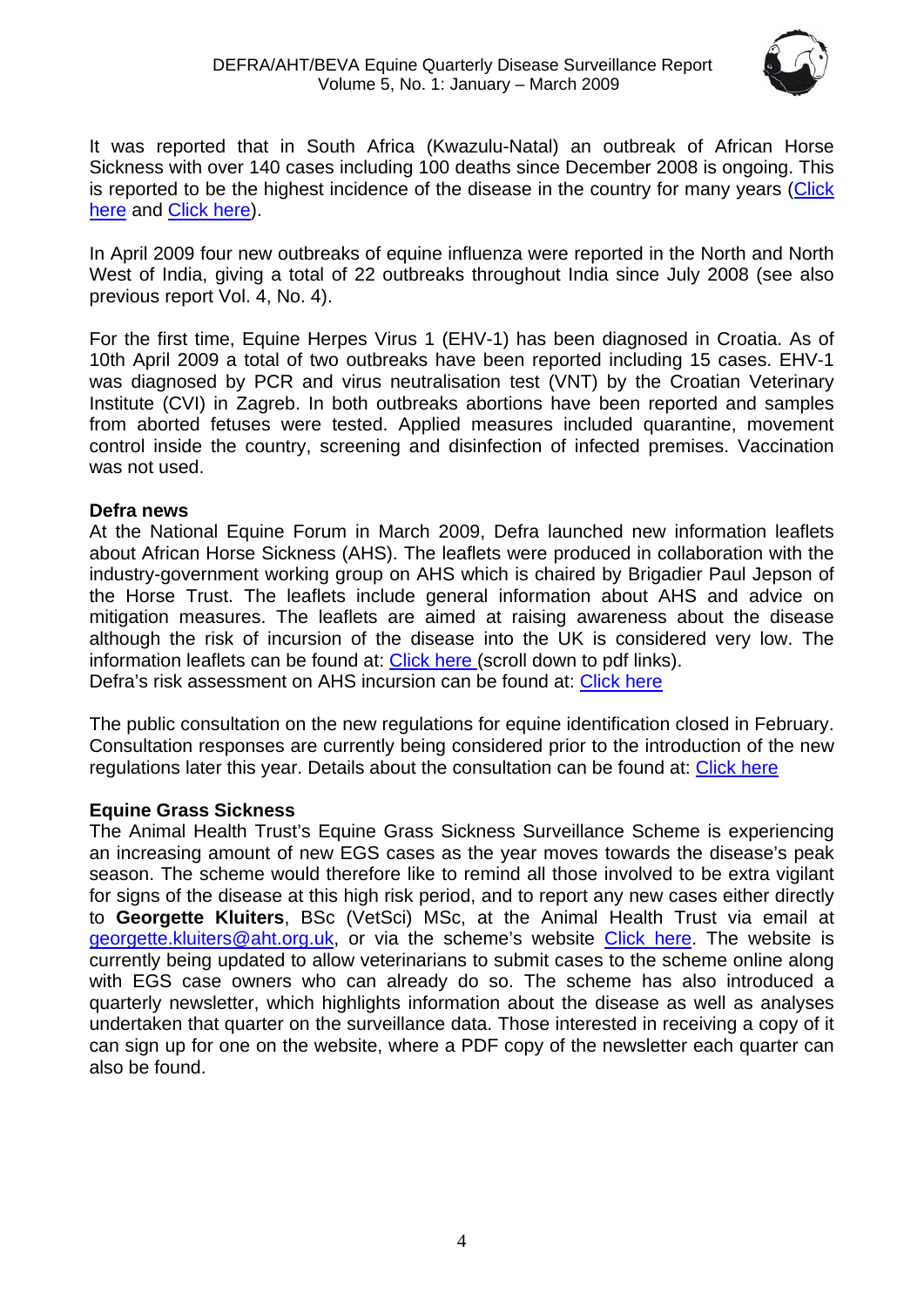

#### **Focus articles**

In this report we are pleased to include two focus articles. As mentioned above, Franziska Wohlfender from the Animal Health Trust has prepared an overview on Equine Encephalosis and Barbara Tornimbene, a visiting vet at the Animal Health Trust, in collaboration with Richard Newton and Franziska Wohlfender from the Animal Health Trust, presents data of the last four years of EVA surveillance activity. We reiterate that the views expressed in these focus articles are the authors' own and should not be interpreted as official statements of DEFRA, BEVA or the AHT.

Access to all of the equine disease surveillance reports can be made on a dedicated page on the Animal Health Trust website at [http://www.aht.org.uk/equine\\_disease.html](http://www.aht.org.uk/equine_disease.html) or via the BEVA and Defra websites:

<http://www.beva.org.uk/>

<http://www.defra.gov.uk/animalh/diseases/vetsurveillance/species/horses/index.htm>

We would remind readers and their colleagues that a form is available on the AHT website for registration to receive reports free of charge, via e-mail, on a quarterly basis. The link for this registration form is available via

[http://www.aht.org.uk/equine\\_disease\\_registration.html.](http://www.aht.org.uk/equine_disease_registration.html)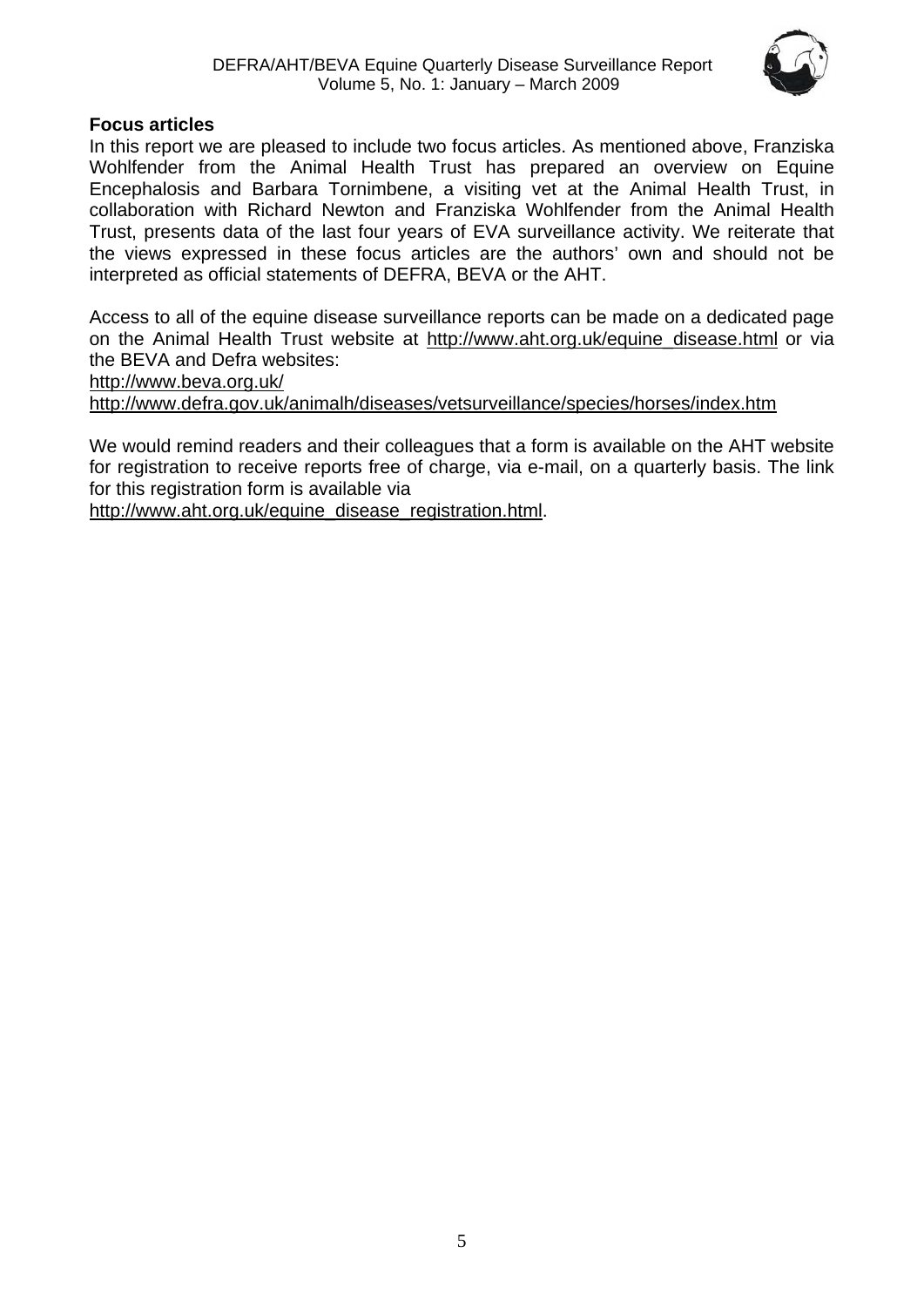

#### **Virology Disease Report for the First Quarter of 2009**

<span id="page-5-1"></span><span id="page-5-0"></span>The results of virological testing for January to March 2009 are summarised in Table 1 and include data relating to Equine Viral Arteritis (EVA), Equine Infectious Anemia (EIA) and West Nile Virus (WNV) from the Veterinary Laboratories Agency (VLA), Weybridge. The sample population for the VLA is different from that for the other contributing laboratories, as the VLA's tests are principally in relation to international trade (EVA and EIA), although with recent Defra concessions VLA now provides testing for WNV as part of clinical work up of neurological cases on specific request and provided the local DVM has been informed.

| Table 1: Diagnostic virology sample throughput and positive results for the first quarter |  |
|-------------------------------------------------------------------------------------------|--|
| 2009                                                                                      |  |

|                          | <b>Number of</b><br><b>Samples Tested</b> | <b>Number Positive</b> | <b>Number of</b><br><b>Contributing</b><br>Laboratories |
|--------------------------|-------------------------------------------|------------------------|---------------------------------------------------------|
| <b>Serological Tests</b> |                                           |                        |                                                         |
| <b>EVA ELISA</b>         | 6363                                      | $104*$                 | 5                                                       |
| <b>EVA VN</b>            | 4081                                      | 654#                   | 3                                                       |
| <b>VLA EVA VN</b>        | 1027                                      | $27*$                  |                                                         |
| EHV-1/-4 CF test         | 812                                       | $30*$                  |                                                         |
| EHV-3 VN test            | 5                                         | 4                      |                                                         |
| ERV-A/-B CF test         | 462                                       | $6*$                   |                                                         |
| Influenza HI test        | 525                                       | $18*$                  |                                                         |
| EIA (Coggins)            | 4031                                      | 0                      | 4                                                       |
| <b>EIA ELISA</b>         | 3561                                      | 0                      | 4                                                       |
| VLA EIA (Coggins)        | 919                                       | $\mathbf 0$            | 1                                                       |
| <b>VLA WNV (PRNT)</b>    | 1                                         | $\mathbf 0$            |                                                         |
| Louping ill              | $\Omega$                                  | 0                      | 0                                                       |
| <b>Virus Detection</b>   |                                           |                        |                                                         |
| EHV-1/-4 PCR             | 124                                       | 16                     |                                                         |
| <b>EHV-2/-5 PCR</b>      | 3                                         | 1                      |                                                         |
| Influenza NP ELISA**     | 252                                       | $\overline{2}$         |                                                         |
| Influenza Directigen     | 109                                       | $\mathbf 0$            |                                                         |
| Influenza VI in eggs     | $\overline{2}$                            | $\overline{2}$         |                                                         |
| EHV VI                   | 133                                       | 11                     |                                                         |
| <b>EVA VI/PCR</b>        | 1                                         | 0                      |                                                         |
| <b>VLA EVA VI/PCR</b>    | 11                                        | $\mathbf 0$            |                                                         |
| Rotavirus                | 65                                        | 28                     | 6                                                       |

ELISA = enzyme-linked immunosorbent assay, VN = virus neutralisation, VLA = Veterinary Laboratories Agency, CF = complement fixation,

HI = haemagglutination inhibition, Coggins = agar gel immuno diffusion test, PCR = polymerase chain reaction, NP = nucleoprotein,

VI = virus isolation, EVA = equine viral arteritis, EHV = equine herpes virus, ERV = equine rhinitis virus, EIA = equine infectious anaemia

# = Seropositives include vaccinated stallions, \* = Diagnosed positive on basis of seroconversion between paired sera

\*\* = The relatively high number of NP ELISA tests performed is largely due to requirements for international equine movement. All horses travelling to Australia must now have 2 NP ELISA tests performed prior to travel. The figures above include tests performed for international trade purposes.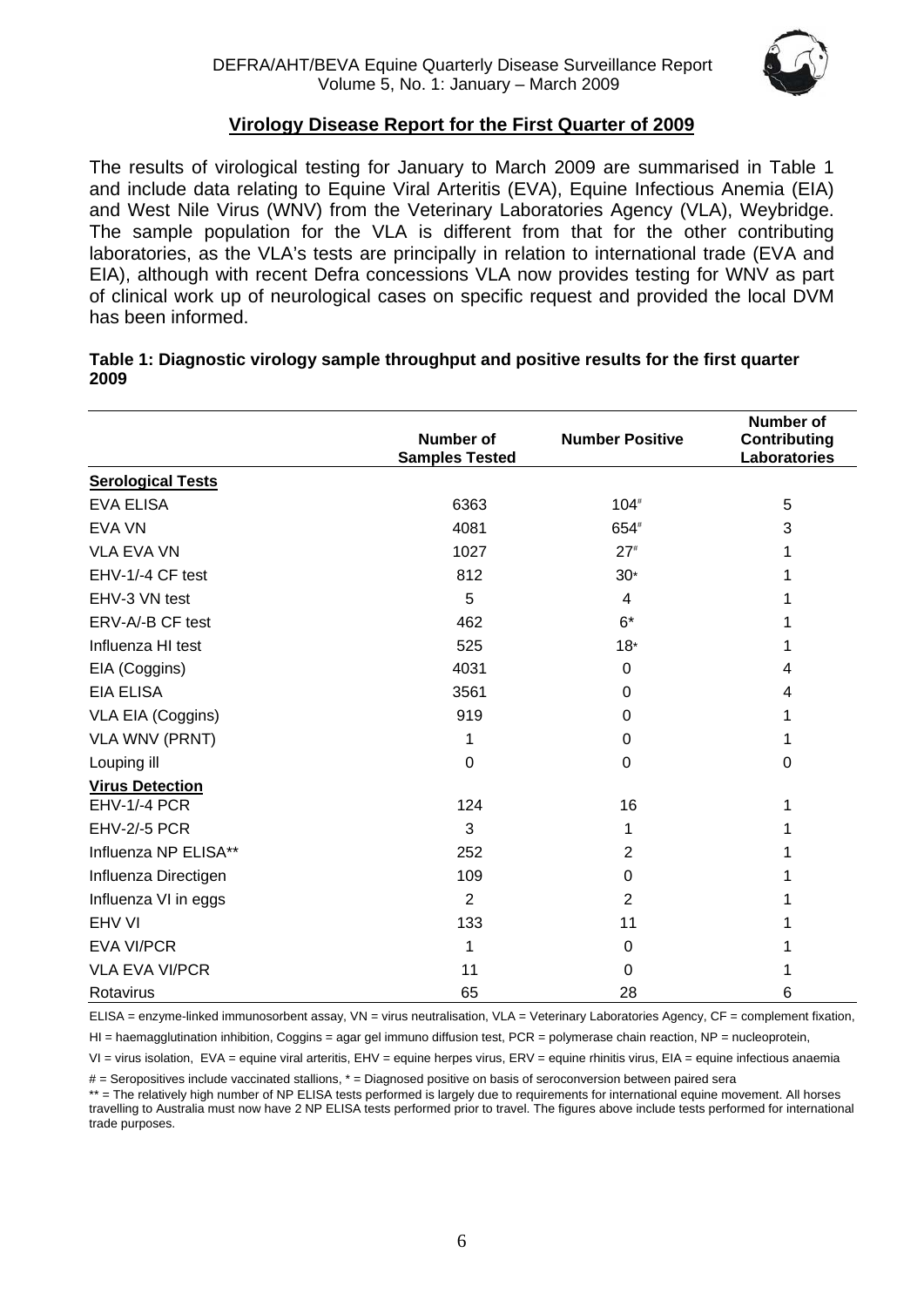

<span id="page-6-0"></span>Of the 27 EVA VN positives detected by the VLA, six were export samples, seven were AI samples and 14 were private requests. The 11 semen samples received for virus isolation were all negative for EVA virus isolation after three passages in RK13 cell culture and negative for EVA by the one-tube RT-PCR. Seven of these were diagnostic samples for private testing, two were import tests and two were submitted for pre-export testing.

The 919 agar gel immuno diffusion tests for EIA (AGID; Coggins) were conducted for import or export purposes and they were all negative. The one sample tested for WNV using plaque reduction neutralisation test (PRNT) was negative. No testing for other equine viral encephalitides was performed.

## <span id="page-6-1"></span>**Virological Diagnoses for the First Quarter of 2009**

## **EHV-1 Abortion**

Two larger outbreaks and five single cases of EHV-1 abortions have been reported. An abortion storm including five abortions in vaccinated thoroughbred mares occurred on one stud farm. On another stud farm a foal which was born alive but died soon afterwards was diagnosed as infected with EHV-1. Subsequently the two in-contact mares aborted within the following two weeks. All the mares had been vaccinated against EHV-1, but had been in contact with young stock.

## **EHV-4 Abortion**

One abortion in a thoroughbred mare was diagnosed due to EHV-4 infection.

## **EHV-4 Respiratory Disease**

EHV-4 was isolated from nasal pharyngeal swabs taken from two horses on two separate yards. Clinical signs included respiratory signs (including coughing, nasal discharge), pyrexia and lethargy. One of these horses was a 14 year old mare.

## **Equine Influenza**

One outbreak of equine influenza (EI) was reported in this quarter in two unvaccinated horses from Cheshire which showed respiratory signs. The horses tested positive by nucleoprotein ELISA on nasopharyngeal swabs. Subsequently influenza virus was isolated and sequenced. Both isolates belonged to clade 1 of the Florida sublineage of the American lineage of H3N8 equine influenza viruses. This is only the second isolation of a clade 1 virus in Europe (beside Lincolnshire 07). The two influenza positive horses showed high titres for H3N8 on the HI-test.

## **EHV-3**

A thoroughbred stallion which presented typical clinical signs for equine coital exanthema seroconverted to EHV-3 on the virus neutralisation test. The infection was confirmed by isolation of EHV-3 from penile lesions. A donkey mare was seropositive on the EHV-3 VN test and showed typical clinical signs.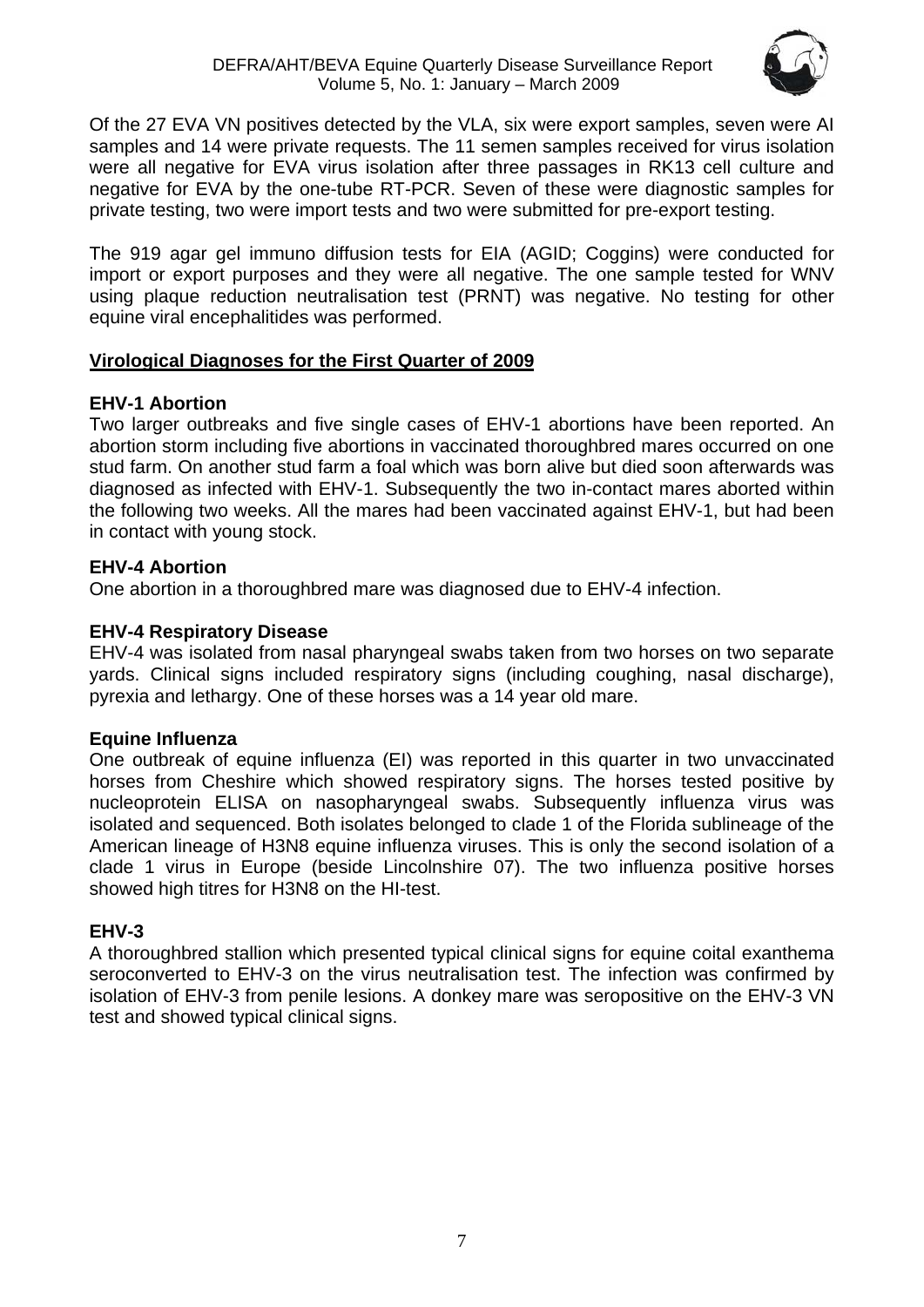

## <span id="page-7-1"></span><span id="page-7-0"></span>**FOCUS ARTICLE: Equine Encephalosis – an emerging threat**

Franziska Wohlfender, DipVMS(Berne), Dr.med.vet.(Berne), FVH (equine), MRCVS, Animal Health Trust, UK

**Aetiology:** The causative agent is Equine Encephalosis Virus (EEV), an orbivirus related to African Horse Sickness Virus (AHSV) and Blue Tongue Virus (BTV) from the family of Reoviridae. It was first isolated in 1967 in South Africa from blood and tissues of an affected horse. Seven non-cross reactive serotypes have been isolated so far (http://www.reoviridae.org/dsRNA\_virus\_proteins/ReoID/EEV-isolates.htm).

**Epidemiology:** Equine Encephalosis (EE) originates from southern Africa. EE is a vector borne disease which is transmitted by *Culicoides* midges, similar to AHS and BT and no vaccine is available. EEV appears to infect all equidae, but clinical signs are only seen in horses. Transmission depends on vector activity, which is seasonal in southern Africa (December - July). Studies have shown that around 50 - 60% of donkeys, zebras and horses are seropositive for EEV in South Africa. Serotype 1 seems to be predominant. Antibodies against EEV can be found rarely in elephants too.

**Incubation period**: Two to six days.

**Clinical signs:** The name Equine Encephalosis is misleading as it is not a primarily neurological disease.

Clinical signs consist of one to five days of fluctuating fever, accompanied by varying degrees of listlessness and inappetence; elevated heart and respiratory rates and redbrown discoloration of visible mucous membranes as a result of congestion and mild icterus. Most infections are subclinical and affected horses usually show only mild clinical signs and recover uneventfully. Mortality is generally less than 5% of infected animals. Less common but more serious signs can include various degrees of facial swelling; respiratory distress, sometimes with petechial haemorrhages in the conjunctivae and clear or blood-tinged nasal discharge; and signs of chronic heart failure. Pregnant mares may also abort during the first five to six months of gestation. Neurological signs including ataxia (particularly of the hindquarters), depression, frenzy, hyperexcitability and convulsions have been described in single cases but are more likely to be attributable to a cause other than EE (Equine Viral Encephalomyelitis, acute plant (e.g.

leukoencephalomalacia following *Fusarium moniliforme* poisoning or chronic seneciosis) or chemical poisoning, Borna disease etc.).

**Pathology:** Post mortem findings can include lung oedema, hydropericardium, slight hepatomegaly and splenomegaly, petechiae in serosal surfaces (mainly intestines), hyperaemia of the glandular part of the stomach and in some cases congestion and oedema of the brain. Lesions are attributable to severe endothelial damage. There is no encephalitis.

**Diagnosis:** As infection with EEV is usually subclinical, most cases are confirmed by seroconversion in paired serum samples. Serological tests used include CF test (complement fixation), serotype specific SNT (serum neutralization test) and ELISA. In clinical cases virus can be isolated from heparinized blood and tissues (e.g. spleen, liver, thymus, lung and brain). The most recent outbreak in Israel 2009 was diagnosed by PCR (developed at Onderstepoort, South Africa).

**Differential diagnoses:** Non-specific febrile diseases, babesiosis, purpura haemorrhagica, AHS (mild form) and in the case of abortion Equine Herpes Virus 1, Equine Viral Arteritis, *Streptococcus. zooepidemicus*, *Klebsiella pneumonia* and others. **Control:** Vector control and minimising exposure to infected *Culicoides* (stabling from before sunset to after sunrise, insect repellents).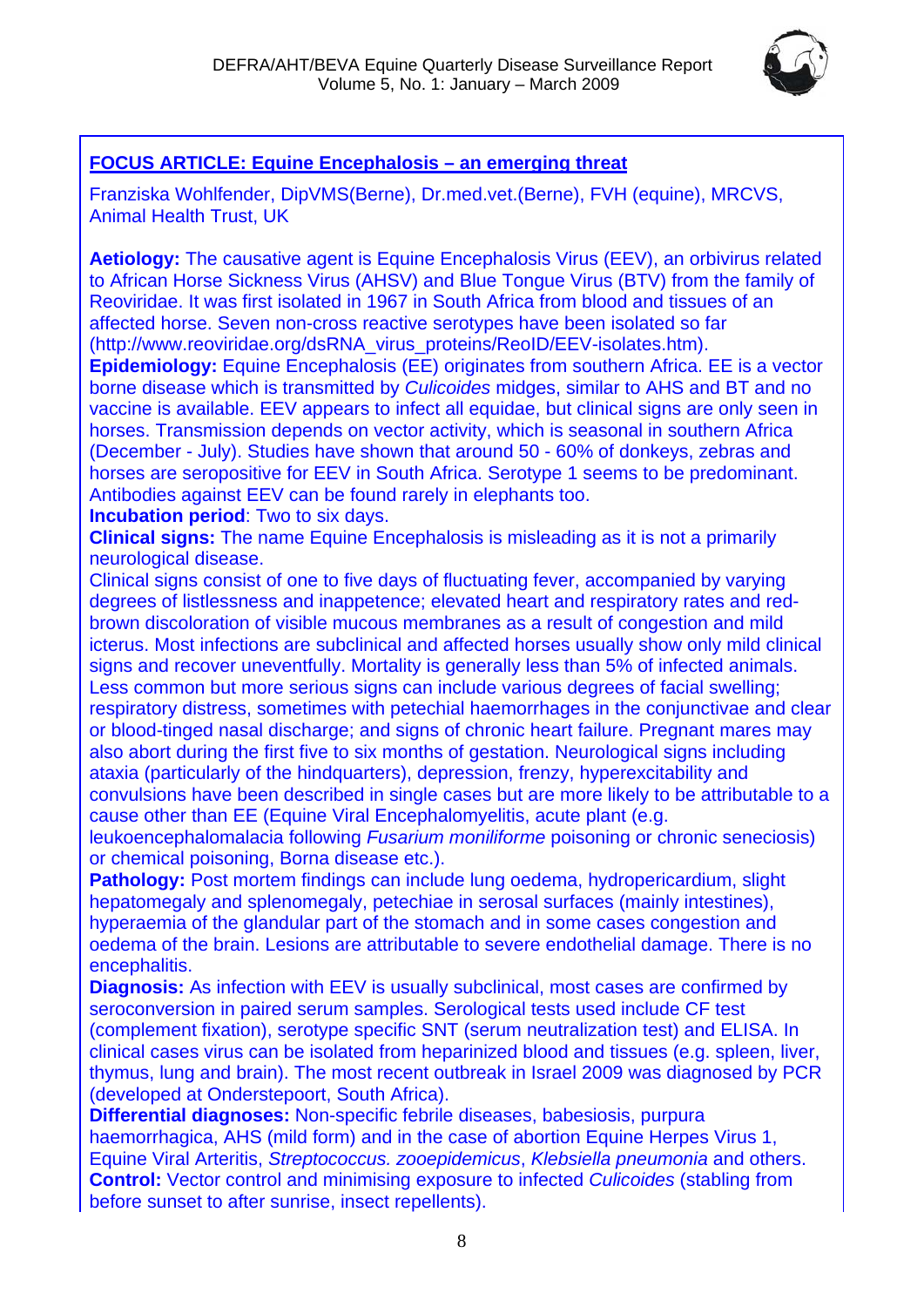

EEV is not a notifiable disease in the UK or EU or to the OIE.

#### **Importation of horses from affected area:**

The rules for the movement and importation of horses into the UK is harmonised through the European Union and subject to European legislation (for further information [Click](http://www.defra.gov.uk/animalh/int-trde/default.htm)  [here\)](http://www.defra.gov.uk/animalh/int-trde/default.htm). EU legislation allows the import of live horses and their germplasm from approved Third Countries or their territories. EU rules require that all imported equidae from Third Countries are immediately checked (i.e. documentary, physical and identity checks) at the port of entry to the EU (Border Inspection Post - BIP) approved for the species. Currently the whole territory of Israel is authorised for imports of all categories of equidae and germplasm. According to TRACES (EU electronic notifications system) there have been no imports of horses from Israel in the recent months.

## **Literature:**

(1) J.A.W. Coetzer and R.C. Tustin (2004) *Infectious Diseases of Livestock* Vol 2, 2nd Edition, Oxford University Press, Equine Encephalosis, p1247-1251.

(2) W.A. Geering, A.J. Forman and M.J. Nunn (1995) *Exotic Diseases of Animals: a field guide for Australian veterinarians*. Australian Government Publishing Service, Canberra, p93-95.

(3) A.J. Guthrie, A.D. Pardini and P.G. Howell (2009) Equine Encephalosis, Equine Veterinary Education Infectious Diseases Manual, in press

(4) Mellor P, Hamblin C, unpublished data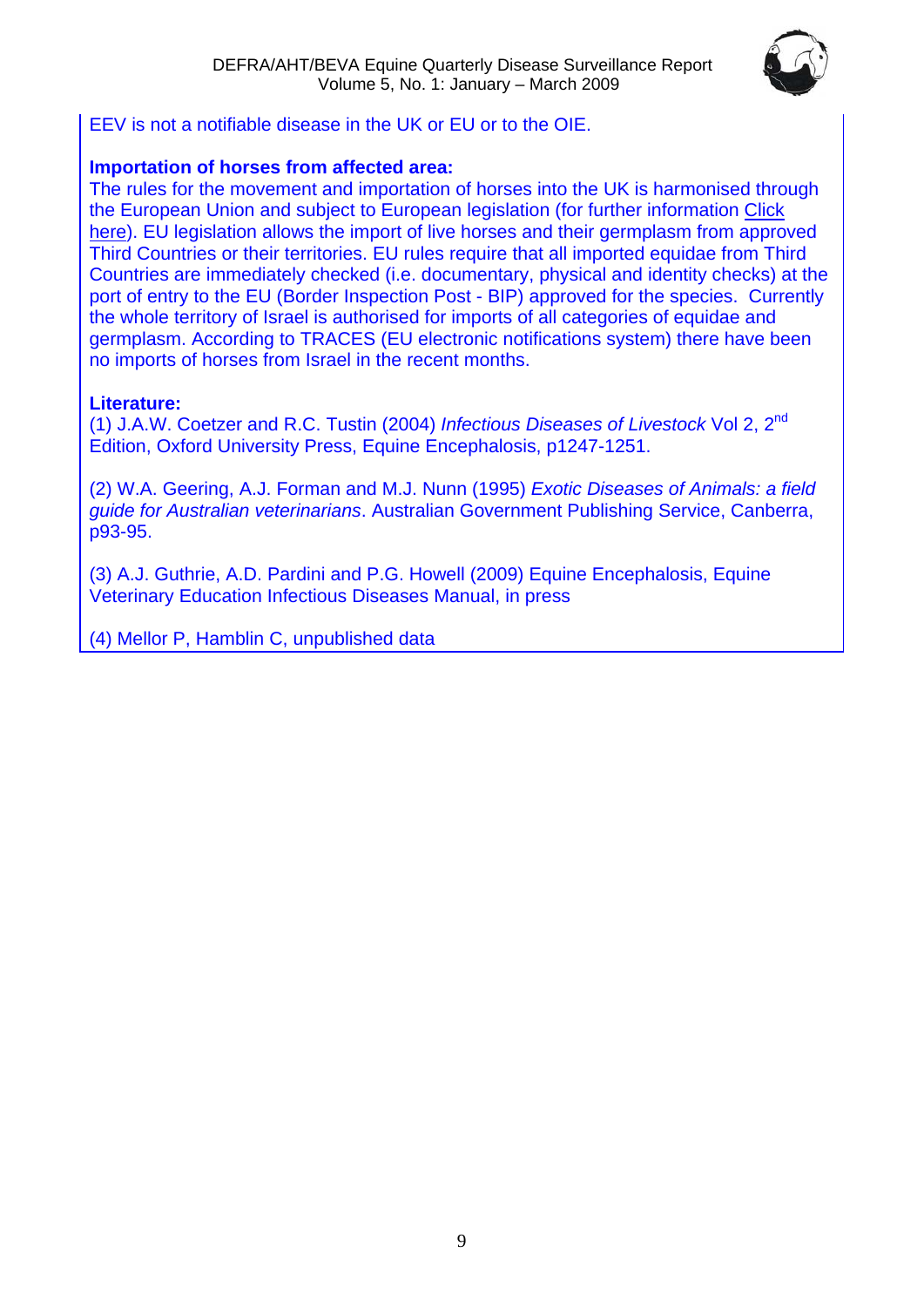

## <span id="page-9-1"></span><span id="page-9-0"></span>**FOCUS ARTICLE: Surveillance of Equine Viral Arteritis (EVA) in the UK: 2005-2008**

Barbara Tornimbene, Animal Health Trust; in collaboration with Richard Newton and Franziska Wohlfender, Animal Health Trust

## **Introduction**

Since the first equine disease surveillance report published for the fourth quarter of 2004, Defra, AHT and BEVA have been collating and reporting data for a broad range of equine diseases submitted from a network of UK-based diagnostic laboratories and veterinary practices. Although these data have provided a regular insight into equine disease occurrence on a national scale across the UK, they have not previously been examined longitudinally. To gain insights into UK equine surveillance trends over time data accumulated over the past four years (2005-2008) have begun to be examined and will hopefully form a more regular feature in future reports. The first disease to be assessed in this way is equine viral arteritis (EVA).

#### **EVA overview**

EVA is an infectious disease of equidae caused by equine arteritis virus (EAV). Clinical signs include pyrexia and depression, frequently accompanied by marked conjunctivitis ("pink eye"). Swelling of the area around the eyes, the lower limbs, brisket, mammary glands in mares and sheath or scrotum in males is seen. EAV may cause abortion if it infects pregnant mares and can kill young foals. Spread is by both respiratory and venereal routes and persistent infection may occur that can be maintained for several years in the accessory glands of carrier stallions. Serological surveys in the USA, Australia, New Zealand and the UK during the last two decades all showed a markedly higher percentage of seropositive Standardbreds than Thoroughbreds, particularly among breeding Standardbreds more than racing horses. Recent EVA outbreaks in the USA, France, Israel and Croatia highlight the potential significance of this disease to horse breeding industries across the word and the need to remain vigilant to changing circumstances.

## **The UK situation**

The first confirmed outbreak of EVA in the UK occurred in 1993 after which there was heightened awareness about control and prevention of the disease. EVA is specifically dealt with by the HBLB Codes of Practice ([Click here](http://www.hblb.org.uk/sndFile.php?fileID=21)) and the infection has been notifiable in stallions under the Equine Viral Arteritis Order ([Click here](http://www.defra.gov.uk/animalh/diseases/notifiable/eva)) since 1995. The principal means of control in the UK are based on establishment of freedom from infection, achieved by pre-breeding serological testing of stallions and mares and vaccination of stallions. An inactivated whole virus vaccine (Artervac; Fort Dodge Laboratories) became available following the outbreak in 1993 and has since been used since then, especially in Thoroughbred stallions. The vaccine is generally not used in mares, however.

## **EVA testing data**

During the period 2005-2008 data on serological testing of antibodies to EAV have been supplied by the Veterinary Laboratories Agency (VLA) and several commercial laboratories, including the AHT (together referred to as "non-VLA" laboratories). The VLA conduct serological testing principally for international trade purposes based on the OIE prescribed virus neutralization (VN) test. Following the emergence of problems with widespread use of the VN test for routine screening, especially among recently EHV-1 vaccinated mares, non-VLA laboratories now conduct testing using a screening ELISA,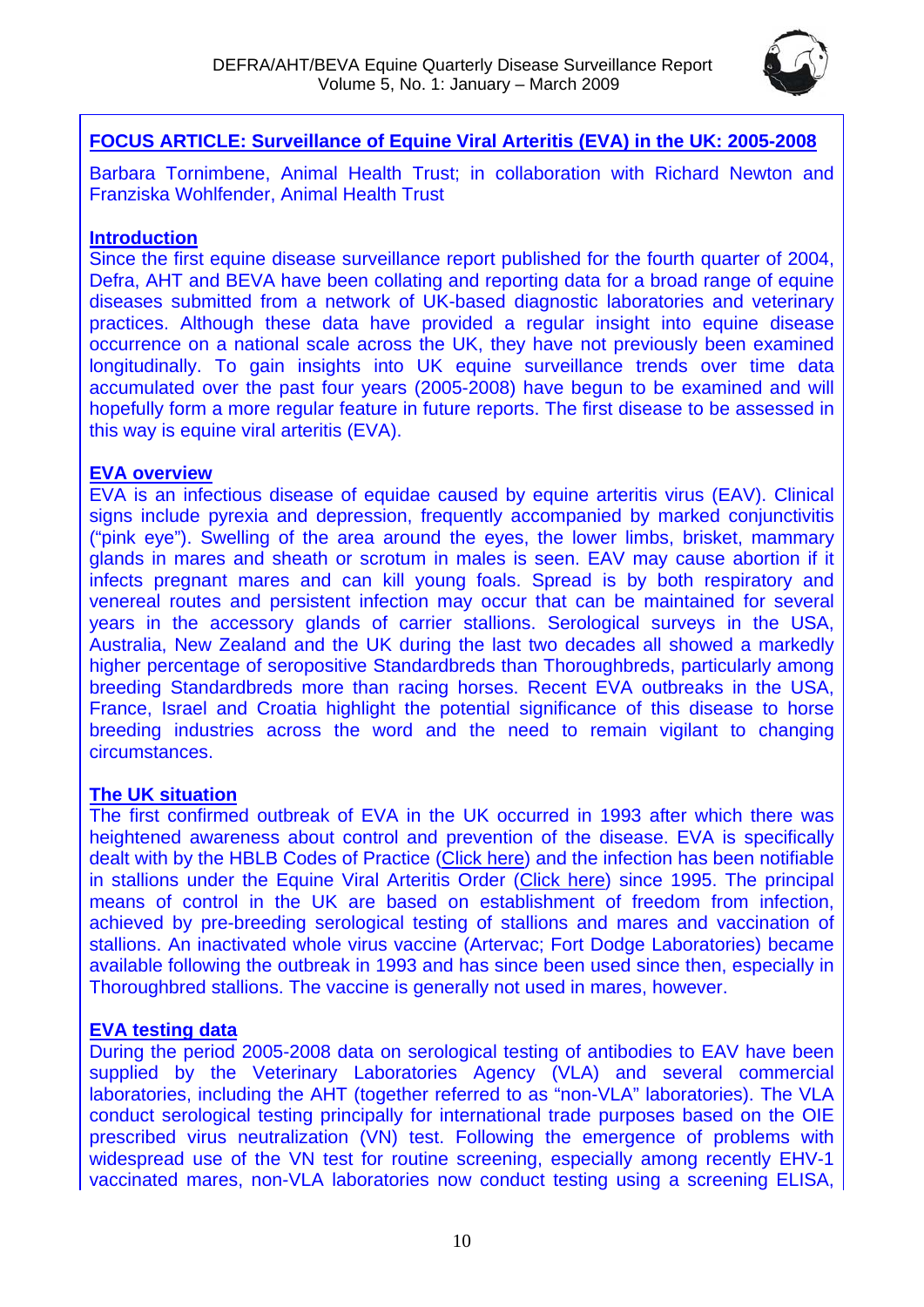

followed where necessary by a confirmatory VN test conducted by a limited number of laboratories.

A reverse transcriptase polymerase chain reaction (RT-PCR) assay is used for detection of EAV in clinical and *post-mortem* specimens and has been used principally by the VLA and AHT to detect EAV in the semen of stallions. Samples tested by RT-PCR also undergo confirmatory virus isolation (VI) using rabbit kidney cell culture (RK-13). All 135 PCR/VI tests performed by VLA and AHT during 2005-2008 were negative for EAV.

#### **Graphical representation of EVA data: 2005-2008**

Figure 1 represents a summary by quarter for 2005-2008 of the total number of serological tests conducted by VLA and non-VLA laboratories (green and blue bars) and the two quarter rolling average proportion of positives identified among these tests (yellow and red lines).



#### **Figure 1: EVA serological tests and two period moving average proportion positive tests by quarter for 2005-2008 for VLA and non-VLA laboratories\***

\*No truly positive animals have been identified during this time period. All VN-positive animals were followed up according to a standard protocol to differentiate between seropositivity due to previous infection, vaccination or active infection/carrier status (stallions).

Features of interest to note in this summary for 2005-2008 are:

The consistent seasonal pattern of numbers of tests conducted within each year, which was somewhat different between VLA and non-VLA laboratories. The pattern among non-VLA laboratories demonstrated a peak and subsequent decline from 1<sup>st</sup> to  $3<sup>rd</sup>$  quarters with a pick up in numbers for the  $4<sup>th</sup>$  quarter. This was consistent with pre-breeding testing in the first two quarters, with a predominance of Thoroughbred samples tested early in the first quarter. The fourth quarter increase represented pre-autumn sales testing as required by the major sales companies. VLA testing showed lower numbers of tests overall with a less pronounced peak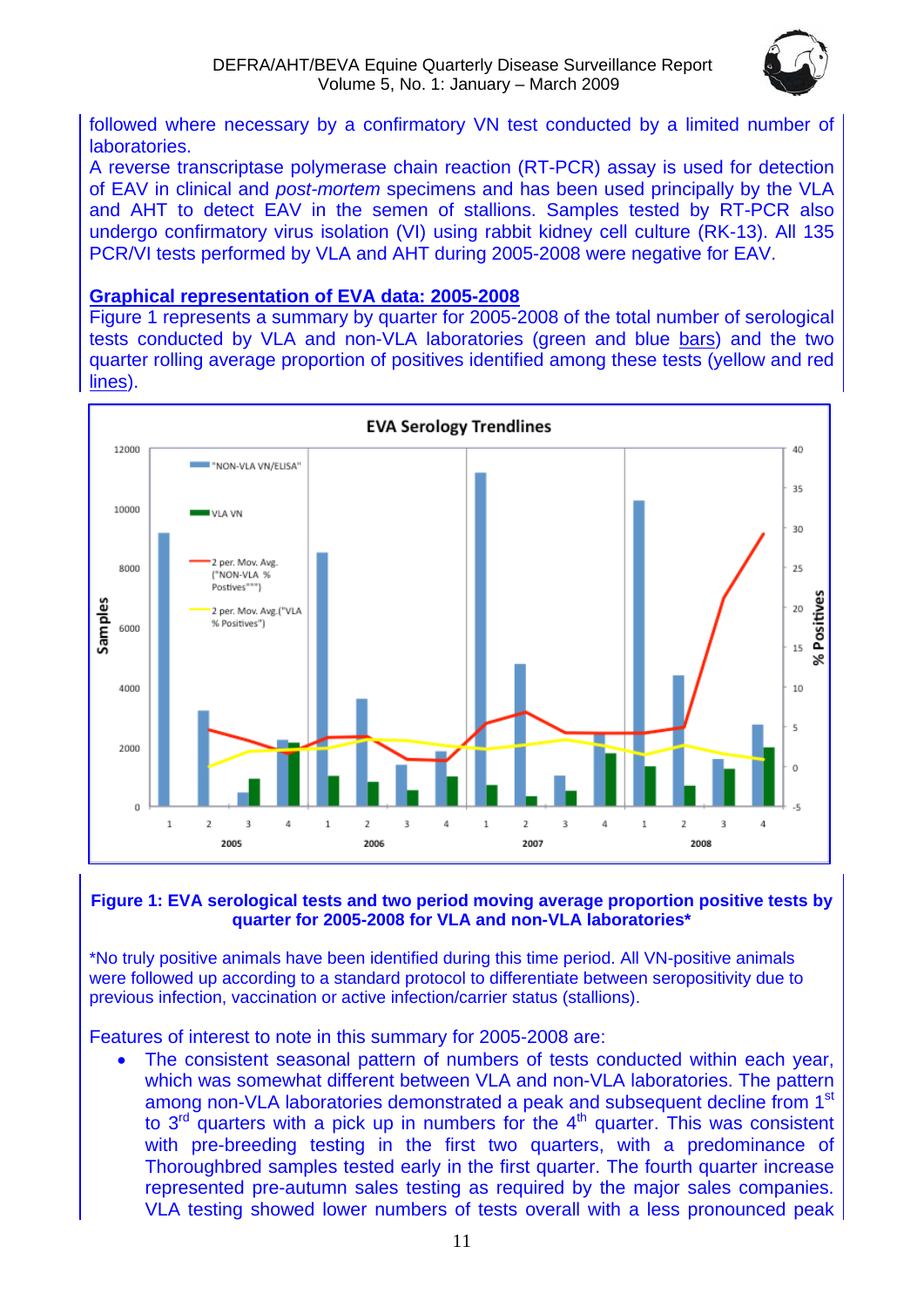

usually in the final quarter, consistent with less seasonally variable international trade testing requirements.

- The higher proportion of positive results seen in the first half of the year among the non-VLA samples during 2005-2007 was consistent with pre-breeding serological testing of stallions that had been vaccinated using Artervac EVA vaccine, in addition to testing of serologically positive mares, predominantly imported from other parts of the EU.
- For the period between the  $2^{nd}$  quarter 2005 and the  $2^{nd}$  quarter 2008, the proportion of positive results for both VLA and non-VLA samples were reasonably closely matched.
- In the second half of 2008 there was a marked rise in proportion positive among non-VLA samples that was not reflected among VLA samples. However, the explanation for this apparent peak of EVA positivity is largely artefactual related to changes in EVA testing practice during this period. Transfer of screening testing to in-house commercial ELISA-kits at several large veterinary practice laboratories that previously sent samples to specialist non-VLA laboratories, resulted in notably increased proportions of positive samples tested by confirmatory VN test at the specialist laboratories.

In conclusion, the data summarised in Figure 1 represent the considerable effort made among parts of the equine industry in the UK to maintain its vigilance against EVA. This is done in accordance with the recommendations that are outlined consistently each year in the HBLB Codes of Practice for annual serological retesting of breeding stock and revaccination of stallions and for the requirements also to test horses going through the sales ring. The data demonstrate consistent and predictable seasonal patterns of sample submission and seropositivity but also highlight the need when interpreting surveillance outputs for awareness about changes in practices that might notably influence underlying patterns in data.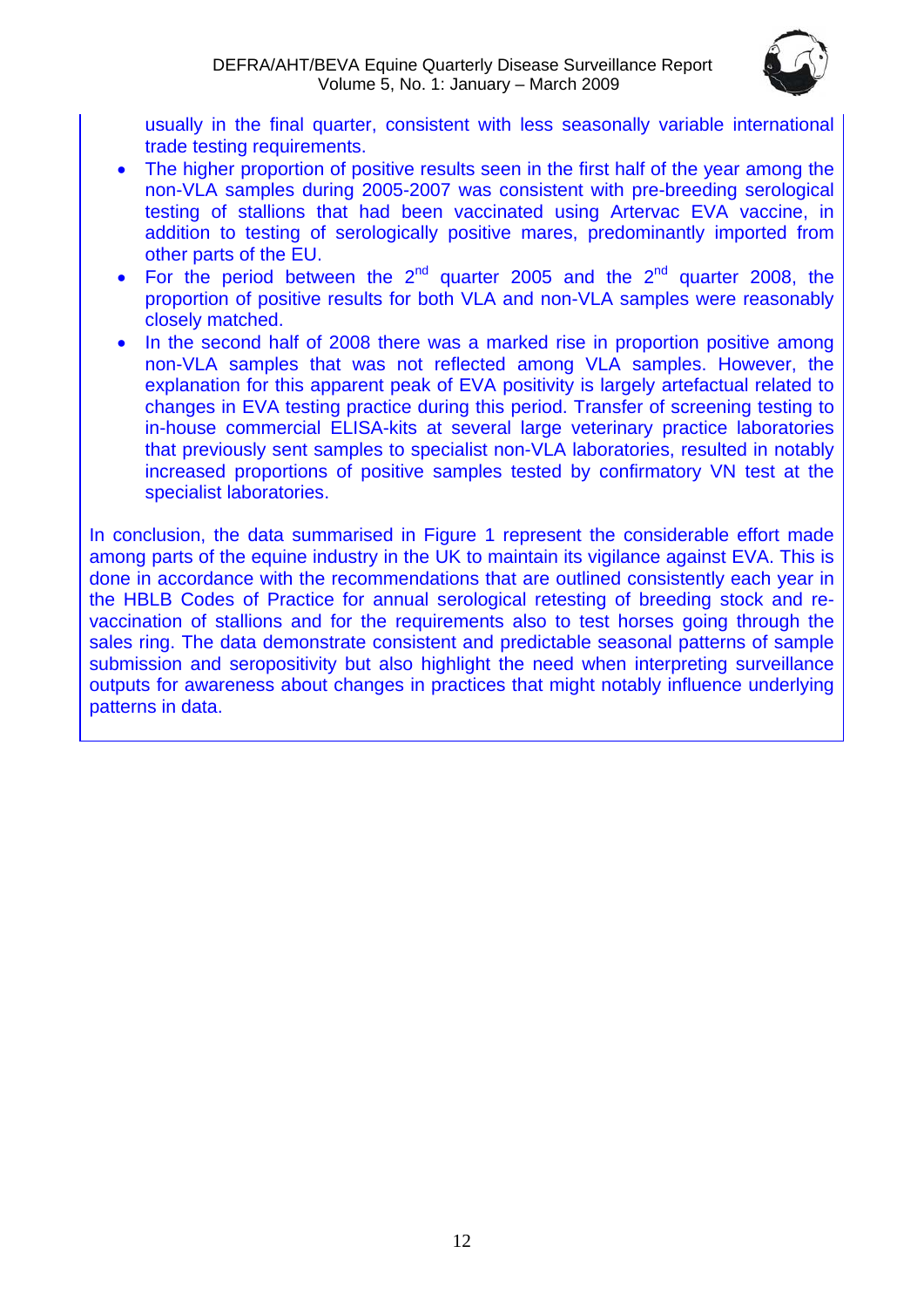

#### **Bacteriology Disease Report for the First Quarter 2009**

<span id="page-12-1"></span><span id="page-12-0"></span>A summary of the diagnostic bacteriology testing undertaken by different contributing laboratories is presented in Table 2. For contagious equine metritis (CEM) 22 of 28 HBLB approved laboratories contributed data.

#### VLA CEMO Data for the period January to March 2009

We are again pleased to include data relating to CEM testing from the Veterinary Laboratories Agency (VLA), in this quarterly report. The sample population for the VLA is different from that for the other contributing laboratories as the VLA tests are principally in relation to international trade.

No isolates were identified as CEMO positive by HBLB laboratories.

## **Strangles**

Strangles remains endemic in the UK, especially among parts of the non-Thoroughbred horse population. Diagnoses are confirmed in the UK based on traditional culture of *S.equi* and qPCR on respiratory samples and/or seroconversion using a blood-based ELISA. An outbreak has been reported in a Newmarket training yard with four affected horses and about 45 in-contacts. Appropriate measures have immediately been taken at the beginning of the outbreak and further spread was prevented.

|                                              | <b>Number of</b><br><b>Samples</b><br><b>Tested</b> | <b>Number</b><br><b>Positive</b> | <b>Number of</b><br>Contributing<br>Laboratories |
|----------------------------------------------|-----------------------------------------------------|----------------------------------|--------------------------------------------------|
| <b>CEMO (HBLB)</b>                           | 11188                                               | $\Omega$                         | 22                                               |
| <b>CEMO (VLA)</b>                            | 1248                                                | $\Omega$                         |                                                  |
| Klebsiella pneumoniae <sup>#</sup>           | 10938 <sup>1</sup>                                  | 25                               | 18                                               |
| Pseudomonas aeruginosa                       | 10929 <sup>1</sup>                                  | 48                               | 17                                               |
| Strangles*culture                            | 3105                                                | 147                              | 17                                               |
| <b>Strangles PCR</b>                         | 919                                                 | 114                              |                                                  |
| <b>Strangles ELISA</b>                       | 1112                                                | 190                              |                                                  |
| <b>Salmonellosis</b>                         | 1335                                                | 18                               | 16                                               |
| <b>MRSA</b>                                  | 190                                                 | $\mathcal{P}$                    | 6                                                |
| <b>Clostridium perfringens</b>               | 75                                                  | 6                                | 4                                                |
| <b>Clostridium difficile (toxin by ELISA</b> |                                                     |                                  |                                                  |
| or immunochromatography)                     | 75                                                  |                                  | 3                                                |
| <b>Borrelia (by ELISA)</b>                   | 12                                                  |                                  |                                                  |
| Lawsonia intracellularis**                   |                                                     | 3                                |                                                  |

#### **Table 2: Diagnostic bacteriology sample throughput and positive results for the first quarter 2009**

CEMO = contagious equine metritis organism (*Taylorella equigenitalis*); HBLB = HBLB accredited laboratories; #=capsule type 1,2,5; VLA = VLA reference laboratory**; \****Streptococcus equi* subsp*.equi*; MRSA = meticillin resistant *Staphylococcus aureus.* \*\* *Lawsonia intracellularis* identified using PCR applied to faeces; 1 reproductive tract samples only

#### VLA Salmonella results

Of 13 samples testing positive for Salmonella spp. in a non-VLA laboratory, the serotype of 12 isolates is known after further testing by the VLA. The VLA tested a total of 24 samples of which 17 were positive (including the 12 positive samples sent to VLA by the isolating laboratory). From the strains typed by the VLA there were 11 of *S. typhimurium*, 2 of *S. enteritidis*, 1 of *S. agama* and 3 of *S. newport*.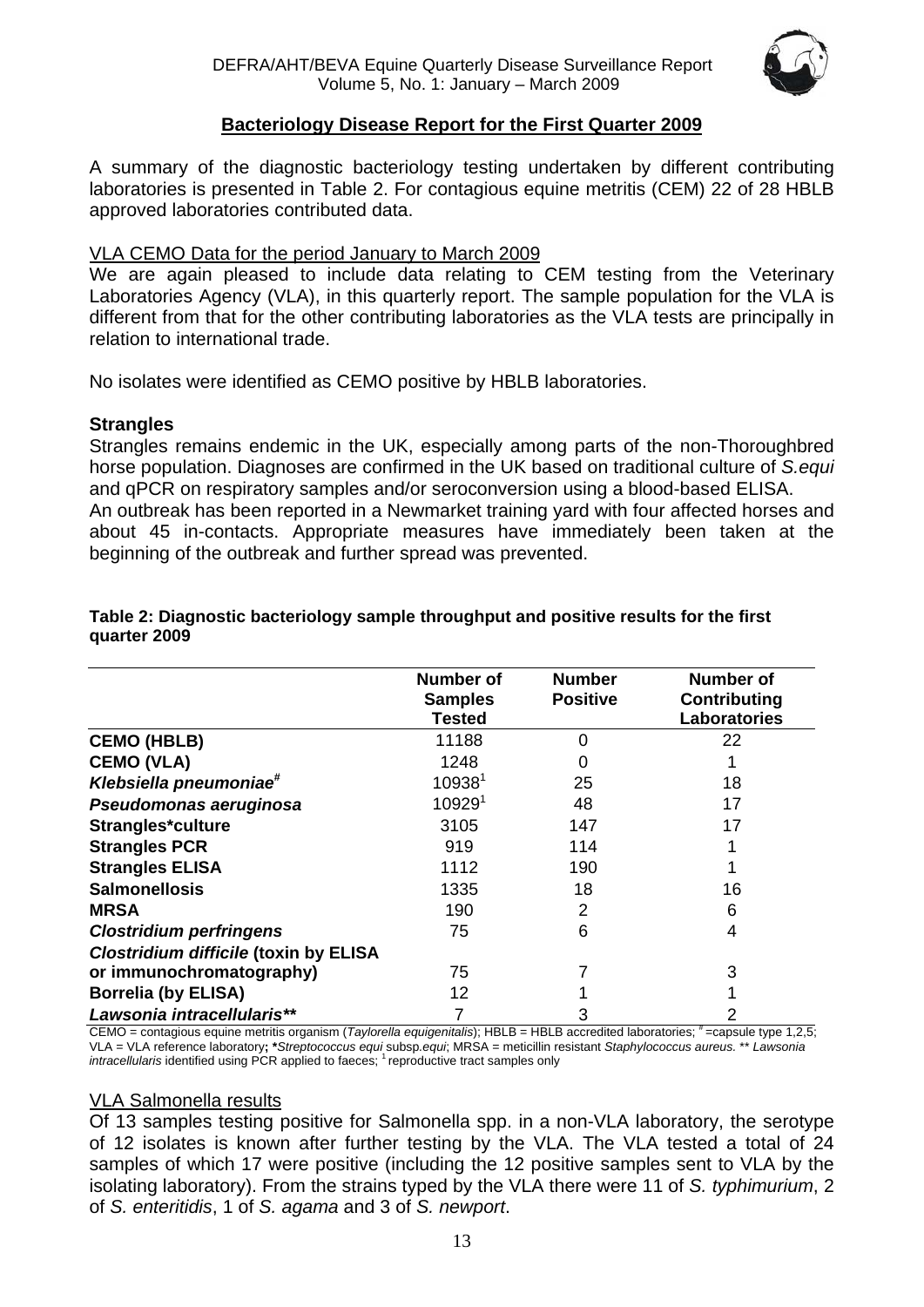

## **Toxic and Parasitic Disease Report for the First Quarter 2009**

<span id="page-13-1"></span><span id="page-13-0"></span>A summary of diagnostic toxicosis and parasitology testing undertaken by contributing laboratories is presented in Tables 3 and 4 respectively. Results for toxicosis are based on histopathologically confirmed evidence of disease only (where applicable).

| Table 3: Diagnostic toxicosis sample throughput and positive results for the first quarter |  |  |  |  |
|--------------------------------------------------------------------------------------------|--|--|--|--|
| 2009                                                                                       |  |  |  |  |

|                       | <b>Number of</b><br><b>Samples</b><br><b>Tested</b> | <b>Number</b><br><b>Positive</b> | <b>Number of</b><br>Contributing<br><b>Laboratories</b> |
|-----------------------|-----------------------------------------------------|----------------------------------|---------------------------------------------------------|
| <b>Grass Sickness</b> | 9                                                   |                                  |                                                         |
| Hepatic toxicoses     | 35                                                  |                                  |                                                         |
| Atypical myopathy     |                                                     |                                  |                                                         |
| <b>Tetanus</b>        |                                                     |                                  |                                                         |

#### **Table 4: Diagnostic parasitology sample throughput and positive results for the first quarter 2009**

|                                  | <b>Number of</b><br><b>Samples</b><br><b>Tested</b> | <b>Number</b><br><b>Positive</b> | <b>Number of Contributing</b><br>Laboratories |
|----------------------------------|-----------------------------------------------------|----------------------------------|-----------------------------------------------|
| <b>Endoparasites</b>             |                                                     |                                  |                                               |
| Ascarids                         | 1045                                                | 31                               | 10                                            |
| Cyathostomes                     | 1315                                                | 397                              | 8                                             |
| Dictyocaulus                     | 556                                                 | $\mathbf 0$                      | 8                                             |
| <b>Strongyles</b>                | 3150                                                | 625                              | 16                                            |
| Tapeworms (ELISA based testing)* | 1063                                                | 718                              | 4                                             |
| Tapeworms (Faecal exam)          | 1301                                                | 28                               | 7                                             |
| Trichostrongylus                 | 79                                                  | 14                               |                                               |
| Strongyloides                    | 1349                                                | 6                                | 10                                            |
| Oxyuris equi                     | 51                                                  | 0                                | $\overline{2}$                                |
| Fasciola                         | 83                                                  | 3                                | $\overline{2}$                                |
| <b>Ectoparasites</b>             |                                                     |                                  |                                               |
| <b>Mites</b>                     | 543                                                 | 6                                | 10                                            |
| Lice                             | 284                                                 | 7                                | 11                                            |
| Ringworm                         | 410                                                 | 31                               | 16                                            |
| Dermatophilus                    | 85                                                  | 16                               | 6                                             |
| Candida                          | 16                                                  | 1                                |                                               |

#### **Grass sickness surveillance data (www.equinegrasssickness.co.uk):**

A total of five Equine Grass Sickness cases were submitted to the surveillance scheme between January and March this year. Of these five cases, three were reported from England with two (including one chronic case) from Scotland. One subacute case and one acute case were confirmed via post-mortem examinations while a further two cases (one acute and one subacute) were diagnosed clinically. The affected horses included two geldings and three fillies, with three horses aged between four and eight years and the remaining two horses both greater than eight years of age.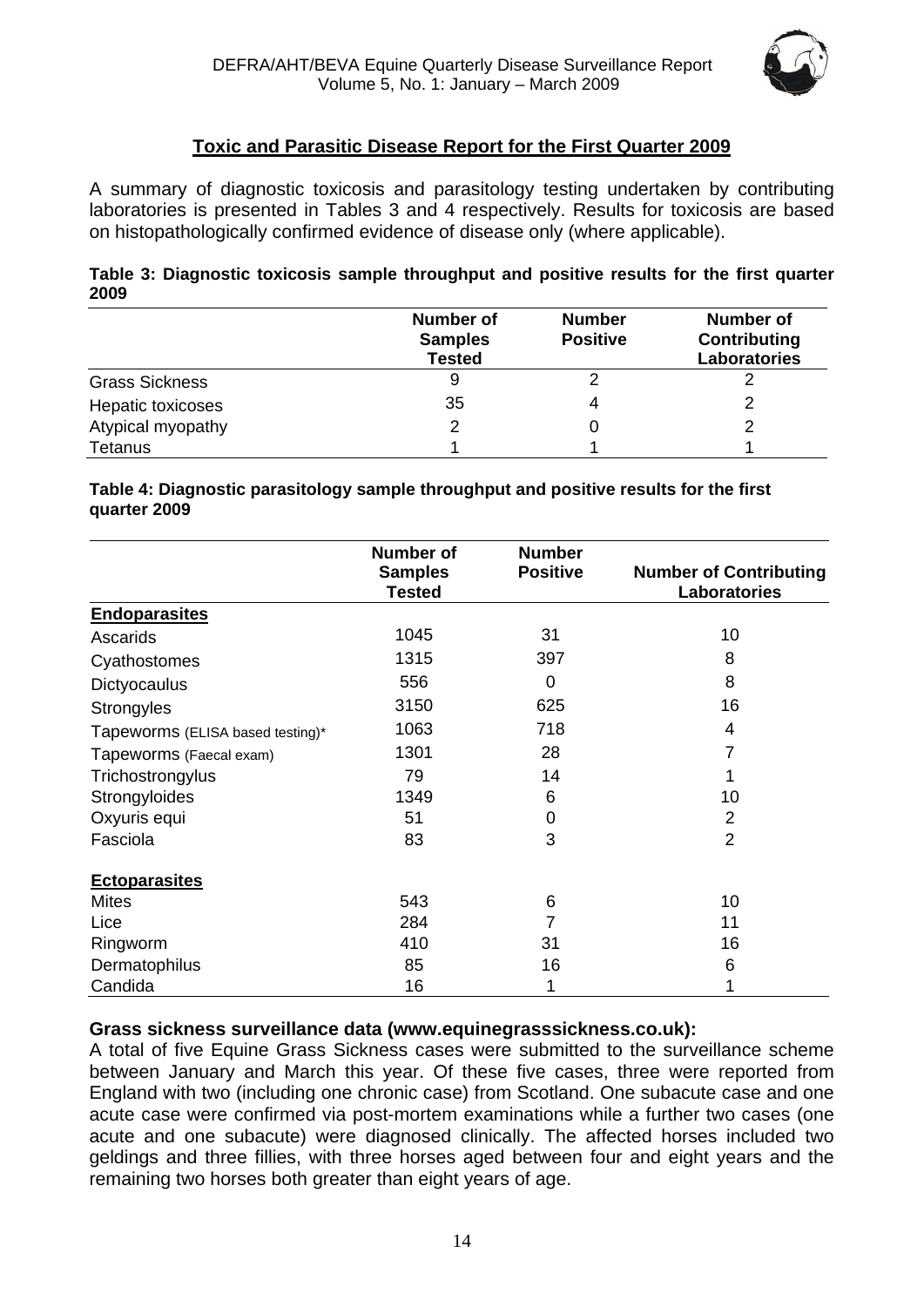

<span id="page-14-0"></span>It should be noted that the grass sickness surveillance scheme receives data from a wider population in comparison to the data presented in Table 3 and different diagnostic criteria were used. For more information about the grass sickness surveillance please refer to previous reports published in Vol.4 No.2 and Vol.2 No.4.

## **Report on Post Mortem Examinations for the First Quarter 2009**

## <span id="page-14-2"></span><span id="page-14-1"></span>**East Anglia**

*Eighty cases were examined including 59 aborted fetuses.* 

Of the aborted fetuses examined this quarter, acute or chronic umbilical cord torsion was suspected as the precipitating cause in 21/59 cases.

Equine Herpes Virus 1 (EHV-1) was found to be the cause for nine abortions and the death of one foal which was born alive but died soon afterwards. Histology in this foal revealed a mild neutrophilic bronchopneumonia due to EHV-1. Diagnosis of EHV in general was based on positive PCR and typical histopathologic changes, in some cases including immunohistochemistry. One aborted fetus was submitted for EHV clearance only and was negative.

A thoroughbred foal was born three weeks premature. It was very weak and died shortly afterwards. The placenta was massively enlarged and associated with abundant fluid. Histology revealed chronic changes in the placenta, with subsequent development of severe cystic allantoic degeneration. There was also vascular compromise of the umbilicus. Acute umbilical vascular torsion and severe fetal distress and hypoxia may have led to the abortion. There were no signs of an inflammatory disease.

A six year old thoroughbred mare aborted six weeks prior to the due date. The fetal death was found to be associated with a recent *E.coli* septicaemia. The histological findings indicated that there had been a (microscopic) chronic, very low grade focal chorionitis (placentitis) at the cervical star which was suspected to be the source of the fetal infection.

Placentitis due to infection with *S. zooepidemicus* was found to be responsible for abortion in two thoroughbred mares at a gestational age of 298 and 240 days respectively. Additionally, fetal septicaemia was confirmed in the first case.

A male thoroughbred fetus was aborted at approximately 290 days of gestation. Histology revealed locally extensive neutrophilic and mononuclear placentitis with intracellular bacteria and secondary mild to moderate bronchopneumonia. Growth of *E. coli* was isolated from the liver, lung, and placenta.

A small thoroughbred foal was born alive but was euthanized due to weakness. This case was associated with an ascending fungal placentitis. A second case of fungal placentitis was diagnosed and suspected to be the reason for a stillbirth.

Placentitis was found to be the cause for pre-term abortion in two mares, but the infectious agent could not be identified.

One case of premature placental separation and subsequent fetal malperfusion/malnutrition was reported in a thoroughbred mare.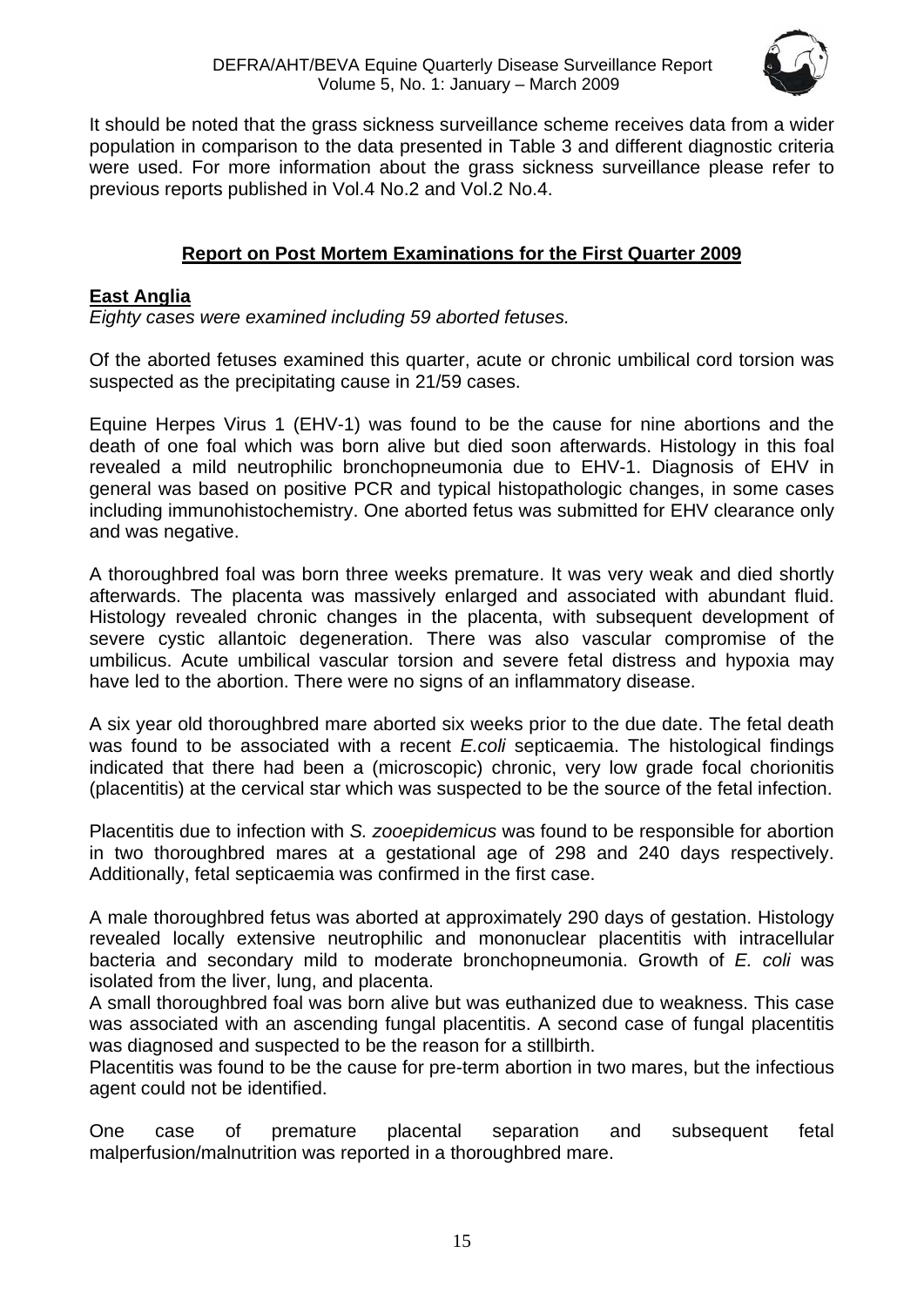

A six year old thoroughbred mare aborted very suddenly. Many changes in the fetus (e.g.agonal intussusceptions, congestion and focal haemorrhages in the internal organs) were likely to reflect terminal hypoxia. The foal was not unduly large, had no limb deformities and the internal organs showed no primary defects, so the cause of its stillbirth was unclear. Failure to prepare for the birth and its sudden nature suggested that inappropriate sudden PG release may have been a factor.

Three other neonatal deaths due to hypoxia were reported.

A one day old male foal was euthanized after deteriorating overnight and showing a wobbly gait. At post mortem examination a subluxation of the upper cervical spinal cord (C2-C3) was discovered. The histological changes were compatible with a prolonged foetal/placental malperfusion that might have resulted from an incomplete, premature separation of the foetal and maternal placenta. The deteriorating condition of the foal may have been due to compromised intrauterine oxygen supply and hypoxic ischemic brain damage. The annulus fibrosus of the C2-C3 transition exhibited confluent, acute haemorrhages in between the concentrically oriented collagen bundles. The injury of the annulus fibrosus between C2 and C3 reflected an intra-vital or immediately postmortal tear injury due to unphysiological ventro-flexion of the vertebral column. Apparently there was enough space for the overlying spinal cord segment to escape from contusion injury.

No exact cause was detected for eight abortion or stillbirths, but in seven an infectious cause could be excluded.

A thoroughbred foal was delivered dead after a cesarean section. It was a full term dystocic parturition associated with marked knee contracture. The undernourished appearance of the fetus was associated with poor chorionic villus development, and placental oedema.

Nine dystocias were reported resulting in dead born foals.

A three year old American Miniature Horse died due to larval cyathostomiasis of the large intestine.

A seven year old thoroughbred mare died of severe cellulitis and myonecrosis in the right forelimb following an injury.

The clinical signs and death of a one year old thoroughbred filly were attributable to an unusual and serious traumatic fracture of thoracic vertebral bodies 8 and 9, which had deviated ventrally involving rupture of intercostal arteries with consequent haemothorax.

A grey adult mare was sent for post mortem examination as a welfare case. At multiples sites in the skeletal muscles mild to marked intra-fascial haemorrhage with coalgulative myofibre necrosis and multifocal mineralization was found. The changes in these sections were most consistent with an immune-mediated type vasculitis, such as purpura haemorrhagica. This type of disease arises after sub-clinical or clinical bacterial infection, which then results in auto-antibody production, vascular compromise, and extensive haemorrhage throughout. The myofibre degeneration was most likely subsequent to compression and ischemia secondary to intrafascial haemorrhage. No clostridial agents were identified on H&E, and no bacteria were cultured.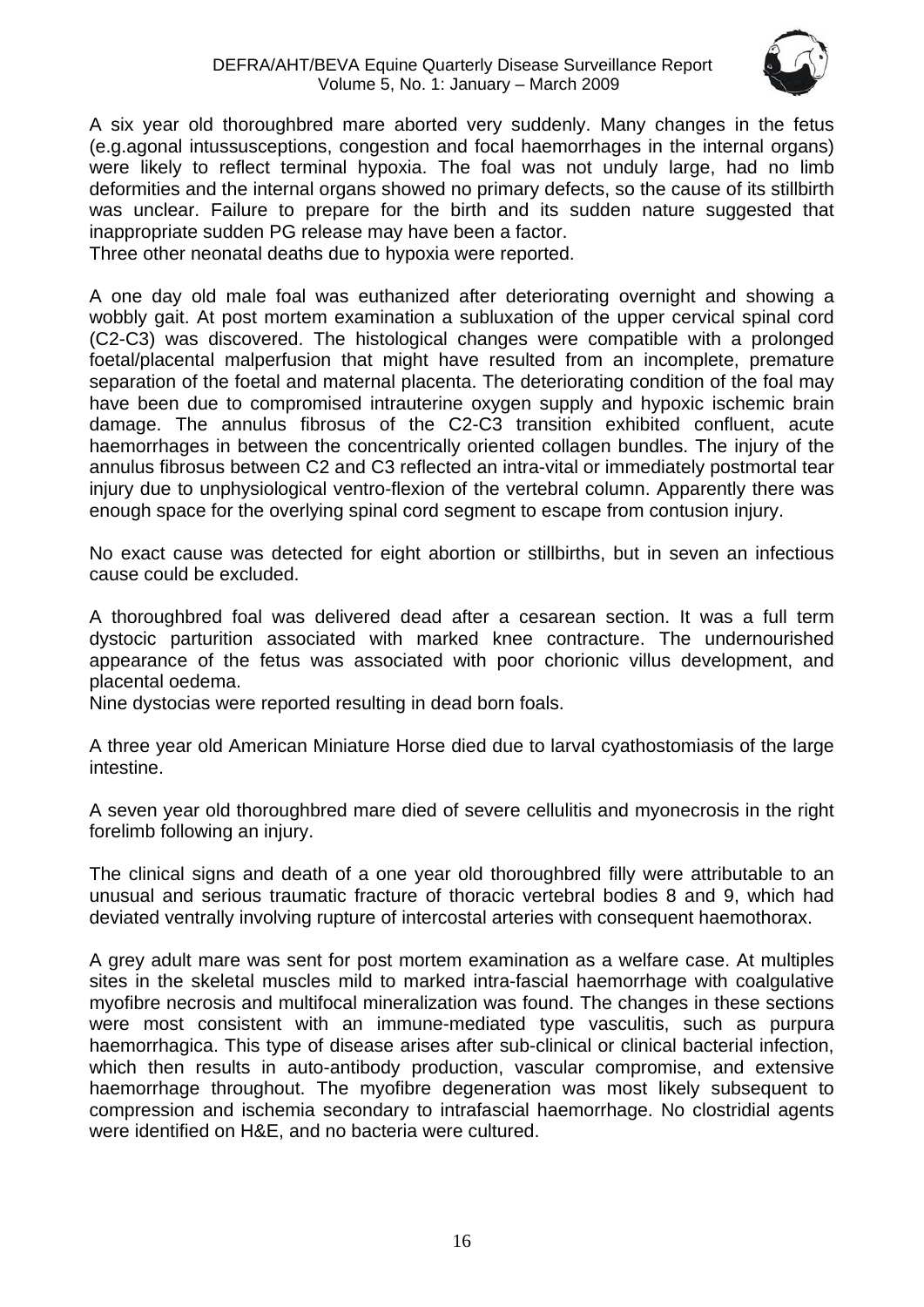

<span id="page-16-0"></span>The carcass of a ten year old thoroughbred cross gelding which collapsed and died 20 minutes after intravenous injection of Equipalazone was examined post mortem. On histology severe, diffuse, acute, renal cortical and medullary necrosis with intralesional bacteria (morphology consistent with Clostridia spp.) was found in the left kidney. The changes in the kidney indicated likely ischemic necrosis and bacterial infection. The underlying cause of ischemia was not found on gross or histologic examination, and local trauma to this area may have resulted in similar findings. This animal most likely succumbed to endotoxaemia, and may have suffered from terminal disseminated intravascular coagulation.

Polyneuritis equi was diagnosed post mortem in an adult mare.

In two adult horses showing neurological signs, sub-acute meningoencephalitis and generalized non –suppurative encephalomyelitis respectively was found post mortem. No aetiological agents could be identified.

Single cases of musculoskeletal trauma, vaccine anaphylaxis, cervical vertebral malformation, meningoencephalomyelitis, aortic valve endocarditis, profound anaemia due to suspected myelophthisis and peritonitis with adhesions in the small intestine were also reported.

## <span id="page-16-1"></span>**Home Counties**

*Sixteen cases were examined this quarter.* 

In one aborted fetus the cause of death was undetermined and one neonatal death was due to isoerythrolysis.

Eight gastrointestinal cases were examined post mortem. They included a case each of suppurative enteritis, intestinal rupture, intussusception with peritonitis, gastric impaction, small intestinal volvulus, stomach rupture and two cases of colic with no further diagnoses known.

Two neurological cases were examined including an animal with cholesteatoma and another with head trauma and brain haemorrhage.

One respiratory case with suppurative bronchopneumonia due to *S. equi* was reported.

In a musculoskeletal case arthritis of unknown origin was diagnosed.

A case of neoplastic disease was reported and diagnosed histologically to be a leiomyosarcoma of the large intestine.

One welfare case was diagnosed as having been suffering from parasitism and emaciation.

A last case was reported as suspected intoxication. The cause was not determined.

## <span id="page-16-2"></span>**South West**

*Thirteen cases were examined during this quarter.* 

Post mortem examination of a neonatal foal revealed a ruptured bladder, multifocal hepatic necrosis and/or hepatitis and multifocal pneumonia and pulmonary oedema.

Two gastrointestinal cases were examined post mortem. A donkey was diagnosed with colitis and typhlocolitis, while in a second donkey a colonic torsion was found.

In another donkey pulmonary fibrosis was diagnosed post mortem.

Seven other post mortem diagnoses in donkeys included four case of laminitis, one with dental problems, one with a sarcoid and one with haemoperitoneum.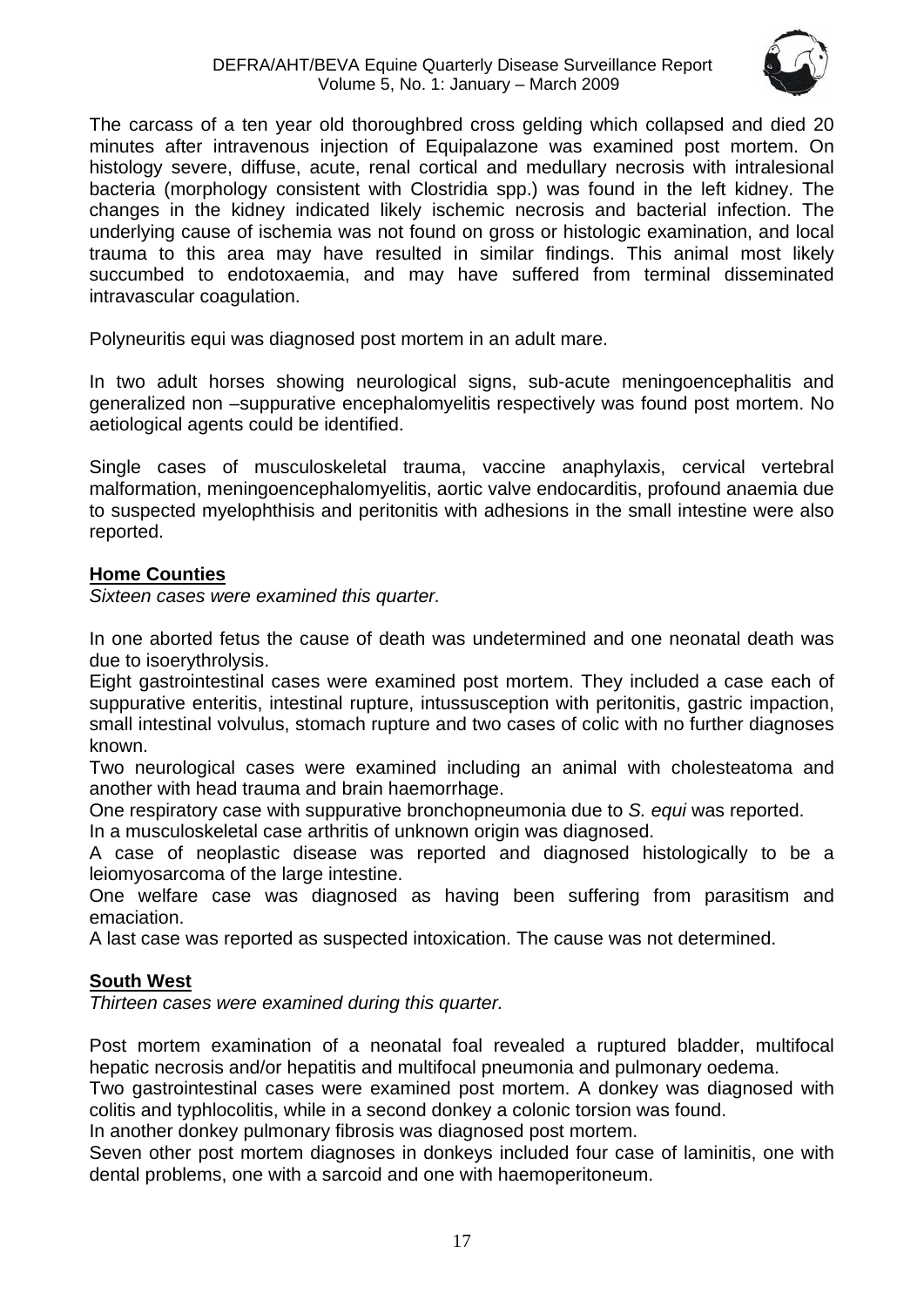

<span id="page-17-0"></span>In a welfare case colonic impaction, cyathostomiasis, hepatic lipidosis and hepatic fibrosis were reported post mortem.

Lead poisoning was diagnosed in a thoroughbred mare from a local race yard from blood and hair samples. Lead levels were elevated in both samples. The mare was showing laryngeal and oesophageal dysplasia and bilateral ptosis. This case belonged to a group of three horses in a field near a Roman lead mining centre. Environmental contamination by lead from ancient mines was suspected as a likely source. Two out of the three died, one possibly from secondary aspiration pneumonia. The third horse was asymptomatic but had slightly raised blood lead levels.

#### <span id="page-17-1"></span>**West Midlands**

A case of Equine Protozoal Myeloencephalitis (EPM) caused by *Sarcocystis neurona* was diagnosed in an ataxic mare imported from the USA. A Western Blot analysis gave a low positive result. The mare responded well to treatment.

EPM is said to be the most commonly diagnosed equine infectious neurologic disease in the U.S. Sarcocystis neurona is a single celled parasite belonging to the group of coccidia (Apicomplexa). Opossums are reported to be the definitive hosts of *S. neurona* while horses, among other mammals, can be aberrant intermediate hosts. For more information about EPM please refer to [Click here](http://www.aaep.org/health_articles_view.php?id=225) or "Equine infectious diseases" by Debra C. Sellon, Maureen T. Long, published by Elsevier Health Sciences, 2007

## <span id="page-17-2"></span>**Northern England**

*Eight post mortem examinations were reported in this quarter.* 

The cases examined included one aborted fetus with umbilical cord torsion, one case of aborted twins, four cases of gastrointestinal ruptures, one gastrointestinal case with adhesions and a case with a great vessel rupture.

## <span id="page-17-3"></span>**Scotland**

*Six horses for post mortem examination and 40 biopsies were submitted in this quarter. Please note that only the significant biopsy findings are reported in the following paragraph.* 

A six year old Irish sport horse gelding was presented with right dorsal colitis consistent with a history of NSAID administration.

A 15 year old Thoroughbred-cross gelding presented with multifocal ulcerative and fibrinohaemorrhagic colitis and multifocal submucosal haemorrhage, predominantly in the left ventral and left dorsal colon, supportive of thromboembolism, ischaemia and reperfusion injury, the cause of which was not established. Strongyle parasite migration, infectious processes such as vegetative endocarditis or other hypercoagulable states such as disseminated intravascular coagulation (DIC), sepsis or protein-losing enteropathy/nephropathies were suggested.

A nine year old Thoroughbred gelding was diagnosed with chronic grass sickness of 18 month duration. This horse had returned to racing after recovery and had performed well until recently developing recurrent colic. Post mortem examination revealed marked dilation of the terminal ileum and histopathological examination confirmed severe depletion of neurons in the autonomic ganglia, particularly in the enteric plexus of the ileum.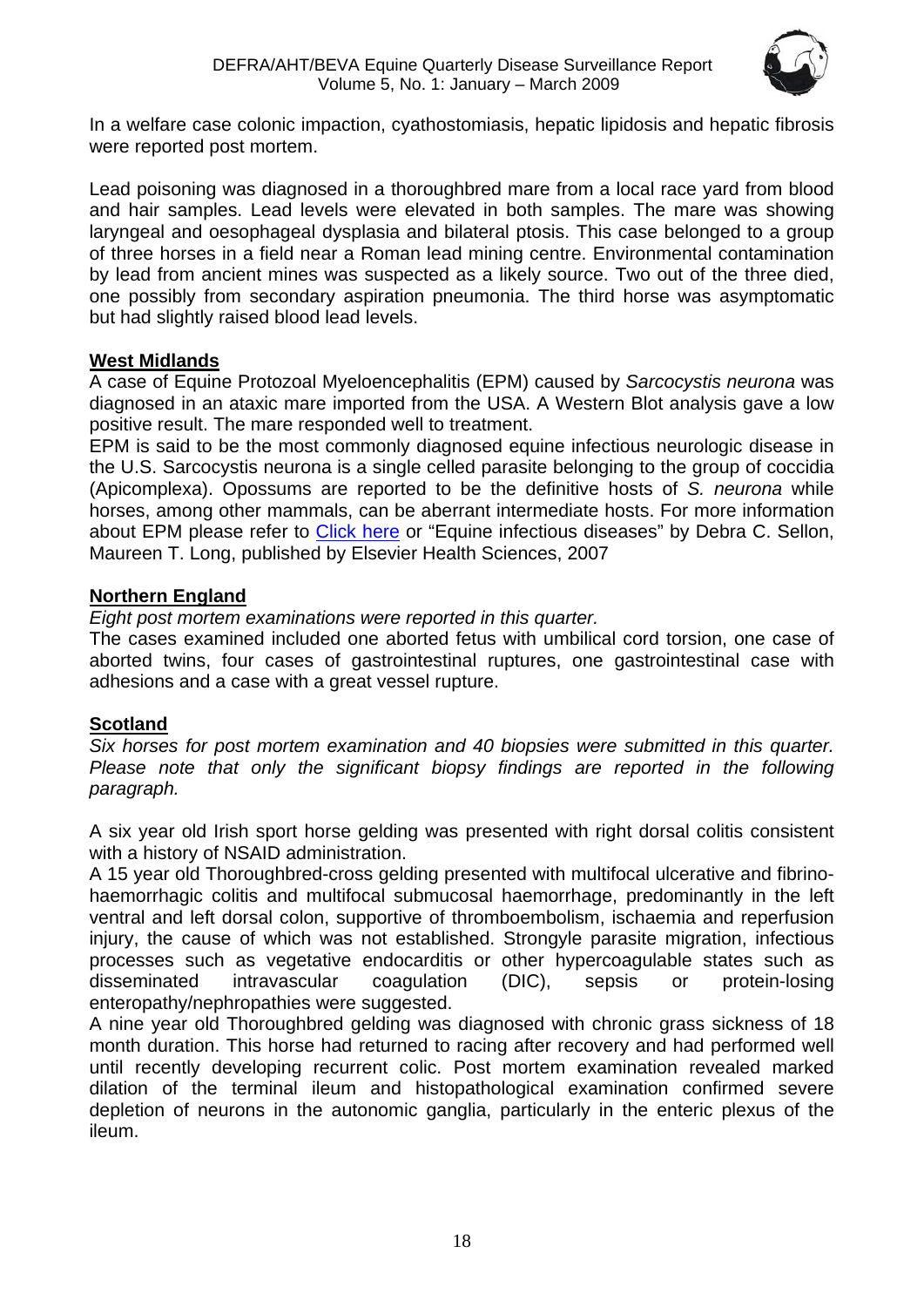

<span id="page-18-0"></span>A 14 year old Clydesdale stallion was presented for post mortem examination with severe gastric impaction and mild, multifocal, acute gastric ulceration the aetiology of which remains undetermined. Physical obstruction and grass sickness were excluded based on gross and histological examination, respectively.

A bay adult thoroughbred type horse was presented for post mortem examination following sudden death on the racetrack. A 2 x 2 cm area of haemorrhage was present in the myocardium of the interventricular septum with disruption of myofibres. Multifocal areas of haemorrhage were present on the intima of the thoracic and abdominal aorta, lungs, liver and mesentery. The proximity to the conduction apparatus may have resulted in a fatal dysrythmia. The cause of the more generalized haemorrhages was not clear although common in such cases and they may result from terminal alterations in blood pressure.

A 13 year old obese Cob mare with solitary hepatic mass in the left side of the liver with adhesions to diaphragm, adjacent right dorsal colon and omental/small intestinal mesentery was examined post mortem. The nature of these changes remains unknown.

Seven muscle biopsies were examined: Diagnoses included two cases of equine motor neurone disease, one case of steatitis and four with no significant pathology.

The histopathological diagnosis of the other biopsies included one each of eosinophilic colitis, lymphoplasmacytic enteritis, granulomatous enteritis, squamous cell carcinoma on the third eye lid, eosinophilic granuloma and three cases with equine sarcoids.

## <span id="page-18-1"></span>**Northern Ireland**

*Nine cases were examined this quarter including five fetuses and one stillbirth.* 

Significant cases included a fetus which was aborted six weeks before term due to a possible fetal abnormality. At post mortem examination there was severe abdominal hemorrhage associated with a ruptured cyst-like structure. The cyst was approximately 14cm in diameter, was attached to the liver and contained friable red material. There was also a fracture of the spine at the thoraco-lumbar junction.

Two foetuses from different premises were submitted for post mortem examination. In both cases a profuse growth of *Streptococcus zooepidemicus* was recovered from the tissues cultured.

A two year old horse with a history of sudden death was submitted for post mortem examination. There was an acute fibrinous peritonitis with free digesta within the abdominal cavity. Full 360 degree torsion of the small intestines with a partial torsion of the large intestine and caecum was present. The source of the digesta was not identified.

A two year old horse with a history of swollen lymph nodes was submitted for post mortem examination. A large abscess containing purulent material, surrounding the tracheal cartilages at the level of the thoracic inlet, was present. The position of the abscess at this point was causing compression of the trachea. A pure growth of *Streptococcus equisimilis* was isolated from abscess swabs.

Yew tree poisoning was diagnosed in an eleven year old horse which had previously broken out of its enclosure into a neighboring paddock which contained a yew tree. Post mortem examination showed numerous fragments of yew tree leaves to be present in its stomach.